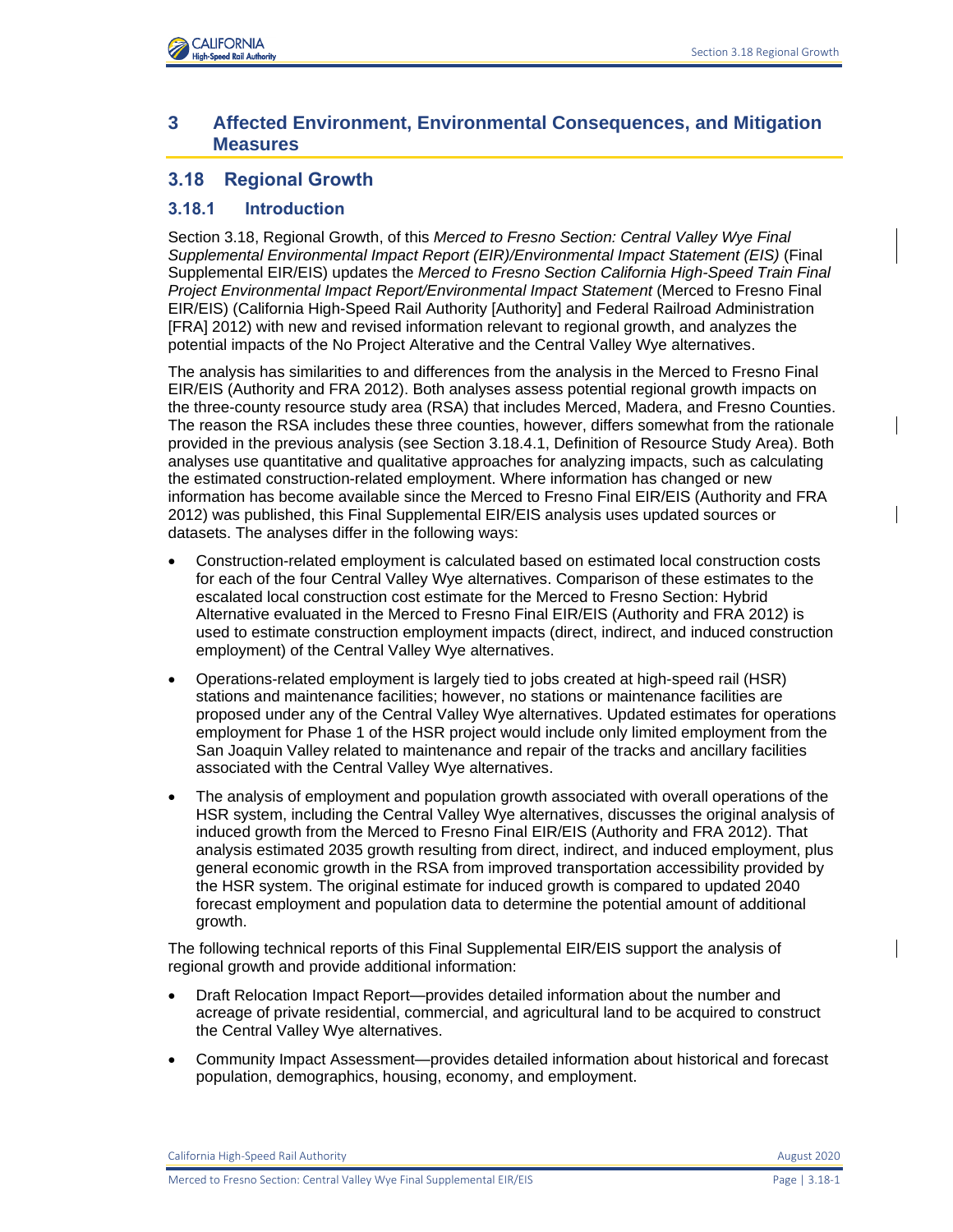

In addition to the technical reports, the following resource sections of this Final Supplemental EIR/EIS provide information related to regional growth:

- **Section 3.2, Transportation**—Describes impacts of the Central Valley Wye alternatives on the benefits of new transportation linkages provided by the HSR system to the San Francisco and Los Angeles metropolitan areas.
- **Section 3.3, Air Quality and Global Climate Change**—Describes impacts of constructing the Central Valley Wye alternatives on regional air pollutant concentrations.
- **Section 3.12, Socioeconomics and Communities**—Describes impacts of the Central Valley Wye alternatives on population, employment, displacements and relocations, effects on agricultural production, and potential changes in sales and property tax revenues.
- **Section 3.13, Land Use and Development**—Describes impacts of the Central Valley Wye alternatives on compatibility with existing and proposed land use and development.
- **Section 3.14, Agricultural Farmland**—Describes impacts of the Central Valley Wye alternatives on agricultural lands.
- **Section 3.19, Cumulative Impacts**—Describes cumulative impacts of the Central Valley Wye alternatives and overall effects on factors affecting regional growth, including potential effects.

Since publication of the Draft Supplemental EIR/EIS, there have been no substantive changes to this section beyond the global issues described in Section S.1.2, Global Changes in the Final Supplemental EIR/EIS, of the Summary.

### *Definition of Resources*

Regional growth is measured in terms of increases in population, employment, and the related development of land providing housing, commercial, and industrial buildings and facilities, and community services supporting both residents and businesses. For the Central Valley Wye alternatives, the RSA for regional growth is defined as the three-county area defined by Merced, Madera, and Fresno Counties (Section 3.18.4.1). Population increase is based on births, inmigration, out-migration, and deaths occurring within the RSA. Employment is the number of jobs in the RSA that may be held by residents or persons who may reside inside or outside of the RSA and commute to jobs in the RSA. Individual workers may have one or more jobs, and a portion of the population may not have a job because of age, choice, or unemployment status. Increases in employment depend upon increased demand for products and services from residents and businesses that may or may not be located in the RSA. As such, potential regional growth relating to the Central Valley Wye alternatives would be caused by the increased demand for direct, indirect, and induced construction and operations jobs. Regional growth also would be stimulated by general economic expansion as a result of increased statewide transportation connectivity, increased population associated with new local jobs, and increased residential and commercial development and community services to meet the needs of new residents and businesses. These changes would result in additional land development in the RSA.

# **3.18.2 Laws, Regulations, and Orders**

This section identifies laws, regulations, and orders relevant to the analysis of regional growth in this Final Supplemental EIR/EIS. Also provided are summaries of laws, regulations, and orders that have been issued or updated since publication of the Merced to Fresno Final EIR/EIS (Authority and FRA 2012).

# **3.18.2.1 Federal**

The discussion of federal requirements to analyze growth under the National Environmental Policy Act (NEPA) provided in Section 3.18.2.1, NEPA Requirements to Analyze Growth, of the Merced to Fresno Final EIR/EIS (Authority and FRA 2012: page 3.18-2) has not changed since the publication of that document.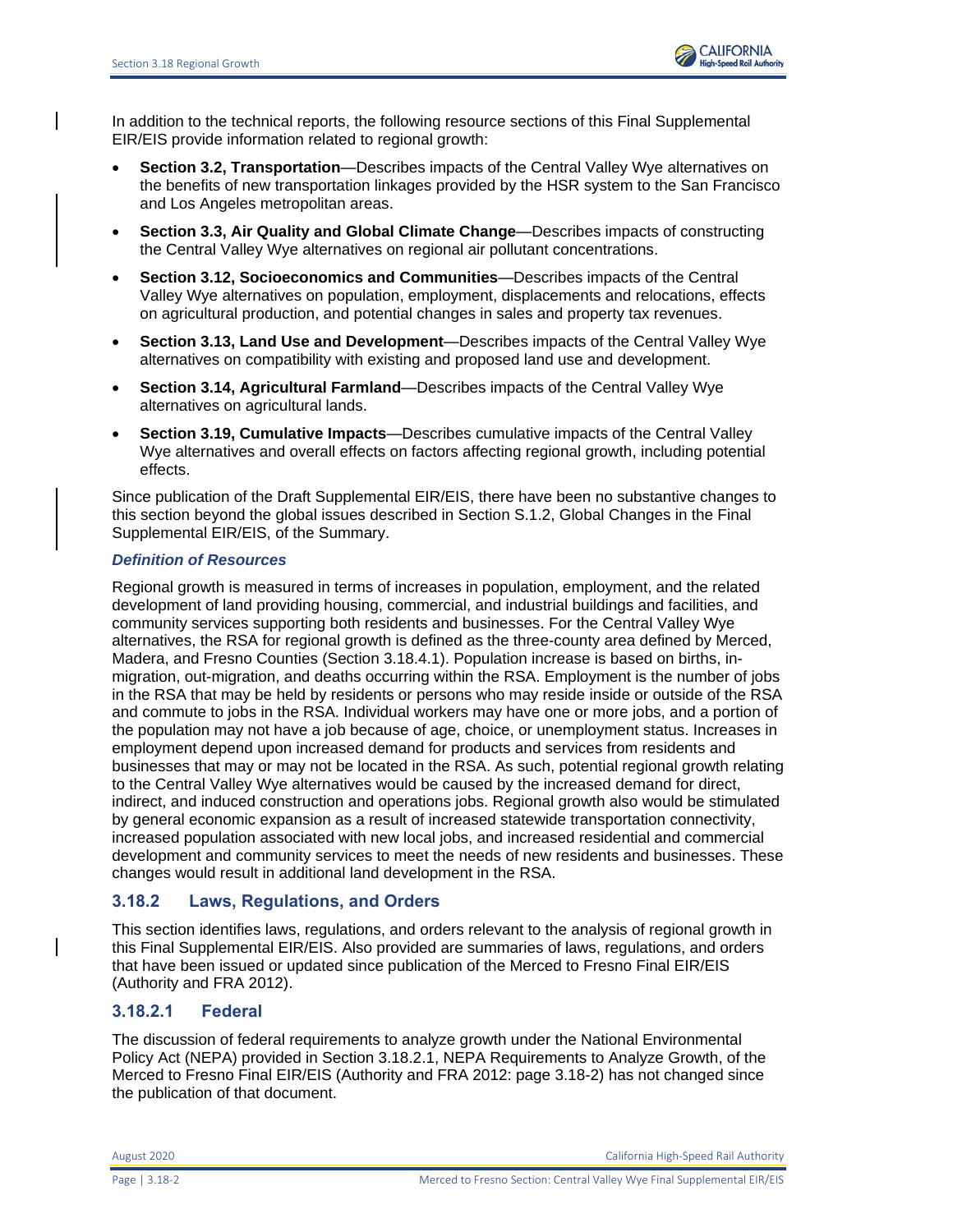

# **3.18.2.2 State**

The state laws, regulations, and orders pertinent to analyzing regional growth are the same as those described in Section 3.18.2.2, CEQA Requirements to Analyze Growth, of the Merced to Fresno Final EIR/EIS (Authority and FRA 2012: page 3.18-2):

- California Environmental Quality Act (CEQA) and its requirement to analyze impacts on regional growth
- Senate Bill (SB) 375 Sustainable Communities Strategies<sup>1</sup>

New state laws, regulations, and orders follow.

#### **2015 State Environmental Goals and Policies**

In November 2015, the State of California published *A Strategy for California @ 50 Million, The Governor's Environmental Goals and Policy Report* (EGPR) (California Office of Planning and Research 2015). This report updates the 1978 *Urban Strategy for California* (California Office of Planning and Research 1978), the last EGPR prepared and adopted. Assembly Bill 2070 (1970) directed the Governor's Office of Planning and Research to prepare and maintain an EGPR. The goals and objectives focus on land use, population growth and distribution, conservation of natural resources, and air and water quality. The 2015 EGPR broadens the scope of the goals and objectives for the state, not just for urban areas.

Achieving sustainable growth in California with 50 million residents requires a clear plan of action and sustained effort. The 2015 EGPR outlines five key goals:

- Increase the share of renewable energy in the state's energy mix to at least 50 percent by 2030
- Reduce petroleum use by up to 50 percent by 2030
- Increase the energy efficiency of existing buildings by 50 percent by 2030
- Reduce emissions of short-lived climate pollutants
- Steward natural resources, including forests, working lands, and wetlands, to ensure that they store carbon, are resilient, and enhance other environmental benefits

To achieve these long-term goals, California must implement effective growth management strategies that will require integrated actions that promote multiple benefits. The state planning priorities identify infill development in previously developed areas as the top priority for new development. To meet this priority, the State of California adopted additional actions needed to support infill development, including specific transportation actions, which include the following:

- Develop a priority order for state transportation investment that includes investments in public transportation and other modes that are alternatives to single-occupant vehicles.
- Enhance support for infill development and transit-oriented development in communities along the HSR project corridor. In particular, the state will prioritize investment in infill development and transit-oriented development in these communities and fund projects that promote HSR system ties to, and support for, local public transportation systems.

# **3.18.2.3 Regional and Local**

Regional and transportation plans relevant to the analysis of regional growth have changed since publication of the Merced to Fresno Final EIR/EIS (Authority and FRA 2012). The discussion of the *San Joaquin Valley Blueprint Integration Planning Process, Summary Repor*t (Mintier Harnish et al. 2010) provided in Section 3.18.2.3, Regional and Transportation Plans, of the Merced to Fresno Final EIR/EIS (Authority and FRA 2012: pages 3.18-2 through 3.18-3) has not changed.

California High-Speed Rail Authority **August 2020 August 2020** 

Merced to Fresno Section: Central Valley Wye Final Supplemental EIR/EIS Page | 3.18-3

<sup>&</sup>lt;sup>1</sup> The discussion of SB 375 Sustainable Communities Strategies requirements in Section 3.18.2.3, Regional and Transportation Plans, of the Merced to Fresno Final EIR/EIS (Authority and FRA 2012: pages 3.18-4 through 3.18-5) has been moved from Section 3.18.2.3 to 3.18.2.2 in this document because it is a state law.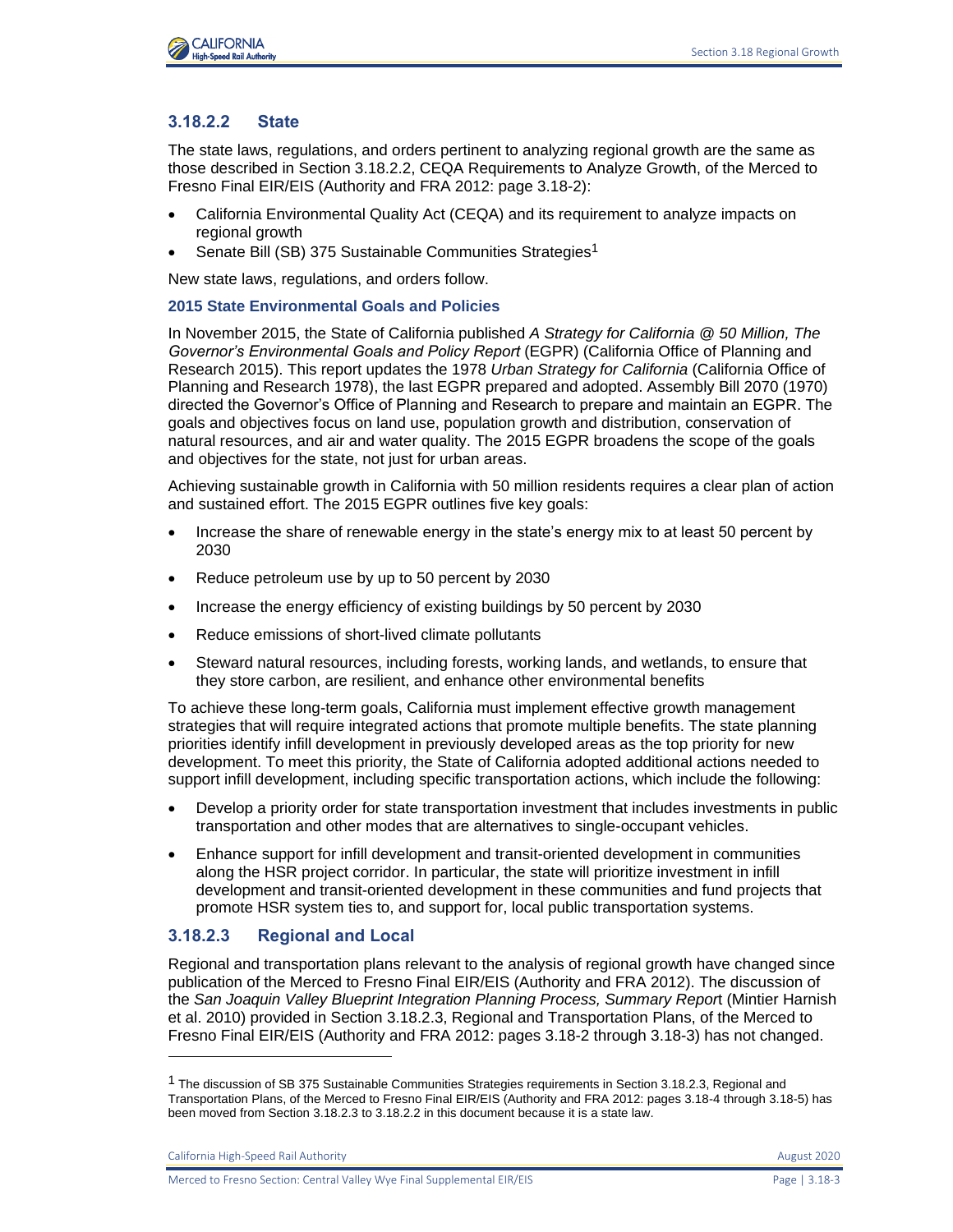In 2014, Merced, Madera, and Fresno Counties adopted new regional transportation plans that incorporate strategies for sustainable communities. In addition, county and city governments have adopted updated housing elements of their general plans to accommodate projected housing needs. A discussion of these new or updated regional and transportation plans follows.

### **Regional Transportation Plan 2014-2040 Sustainable Communities Strategy for Merced County**

In September 2014, the Merced County Association of Governments adopted an update to the 2011 regional transportation plan—the *Regional Transportation Plan, 2014-2040 Sustainable Communities Strategy for Merced County* (Merced County Association of Governments 2014). This regional transportation plan incorporates the new sustainable communities strategy in compliance with the Sustainable Communities and Climate Protection Act of 2008. The county includes the city of Merced and several smaller jurisdictions, such as Atwater, Livingston, Gustine, Los Banos, and Dos Palos. The plan has the following seven overarching goals or vision themes:

- Provide a good system of roads that are well maintained, safe, and efficient and meet the transportation demands of people and freight
- Provide a transit system that is a viable choice
- Support full-time employment with livable waters
- Preserve productive agricultural land/maintain strong agricultural economy and quality of life
- Support orderly and planned growth that enhances the integration and connectivity of various modes of transportation
- Support clean air and water and avoid, minimize, or mitigate negative impacts on the environment
- Provide funds for building, operating, and maintaining the existing and future regional transportation system, and ensure funding transportation investments are cost-effective

Specifically, the plan identifies a goal and several policies for passenger rail service. The goal is that the rail system should provide safe and reliable service for passengers. This applies to passenger service on Amtrak routes in the San Joaquin Valley and includes the HSR system connecting the cities of Merced and Los Banos to Sacramento and the San Francisco Bay Area (Bay Area), as well as Fresno and destinations farther south. The plan commits Merced County to supporting the HSR planning process and actively providing comments and input.

With an HSR station planned for the city of Merced, the plan also includes statements about coordinating future land use patterns and the transportation system, including HSR, to foster economic prosperity and integrated mixed-use communities. This goal encompasses transitoriented land uses around the planned Merced Station.

### **Madera County 2014 Regional Transportation Plan and Sustainable Communities Strategy**

The *Madera County 2011 Regional Transportation Plan* was updated with the adoption of the *2014 Regional Transportation Plan and Sustainable Communities Strategy* (Madera County Transportation Commission 2014). It is the required 4-year update of the regional transportation plan integrating a sustainable communities strategy consistent with the Sustainable Communities and Climate Protection Act of 2008. The plan reflects the horizon year of 2040 to ensure that the transportation system and implementation policies and programs will safely and efficiently accommodate growth envisioned in the general plan land use elements adopted by the Cities of Chowchilla and Madera and Madera County. The strategy is a new element of the regional transportation plan that demonstrates the integration of land use, transportation strategies, and transportation investments with the goal of showing that Madera County can meet the California Air Resources Board regional greenhouse gas reduction target of 5 percent.

August 2020 California High-Speed Rail Authority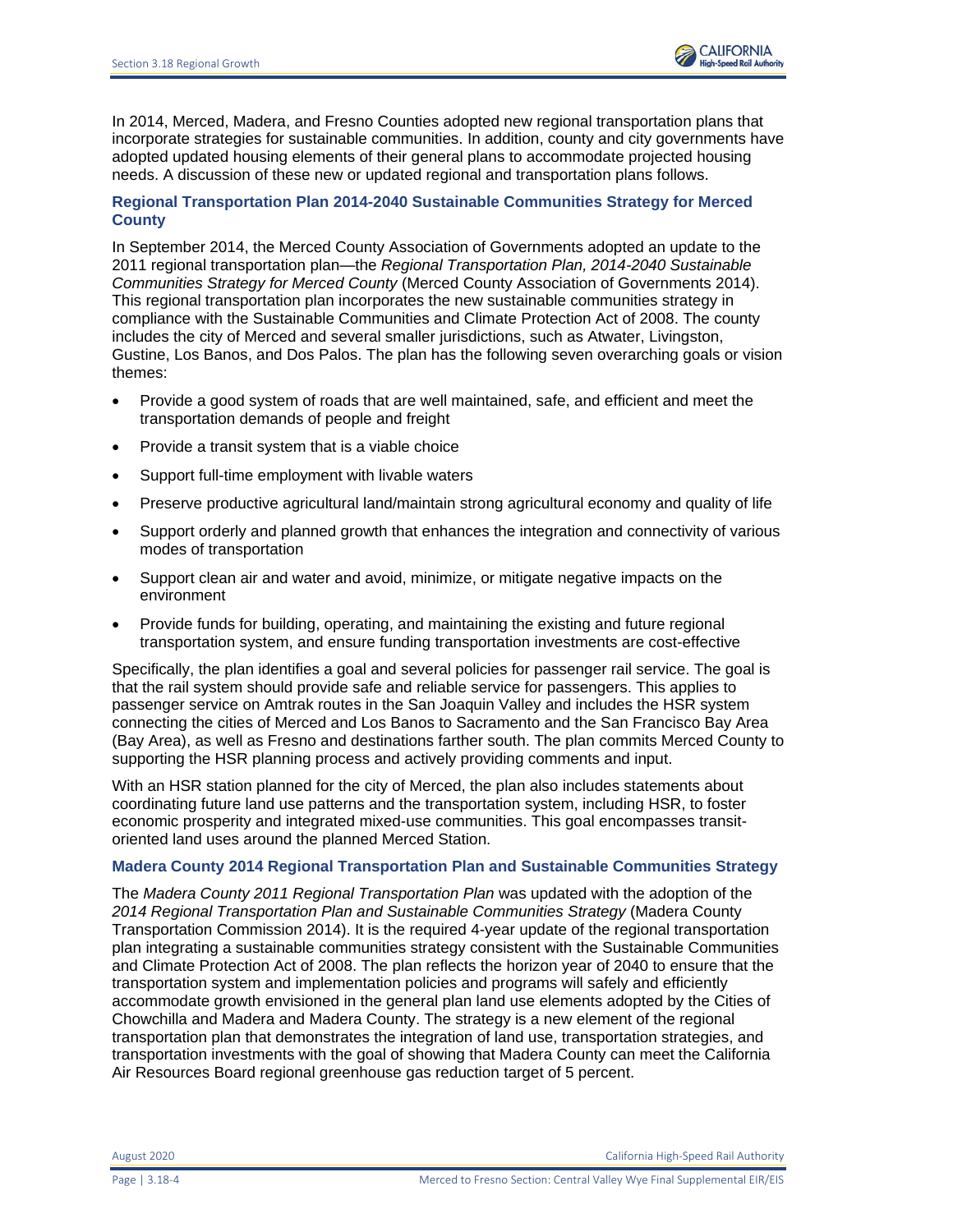

The plan identifies eight broad policy goals to guide Madera County in the pursuit of quality growth and highly integrated transportation systems. Related to the California HSR Program, these goals for Madera County include enhancing transportation system coordination, efficiency, and intermodal connectivity considering that no HSR stations would be located in the county. The plan documents the participation of the Madera County Transportation Commission, the Cities of Madera and Chowchilla, and Madera County in the Authority's program to implement service from Southern California to the Bay Area via the San Joaquin Valley. The route through Madera County follows State Route (SR) 99. The Madera County Transportation Commission has been participating in planning activities, such as the following:

- Participating in the Central Valley Wye alternatives development process
- Providing guidance on local issues, development plans, and policies
- Assisting in the development and evaluation of alternatives
- Participating in public involvement activities and events
- Serving as liaisons to local communities

#### **Fresno County Regional Transportation Plan and Sustainable Communities Strategy**

The Fresno Council of Governments (FCOG)—the regional transportation planning agency and the metropolitan planning organization for the Fresno County area—adopted an update to the *2011 Regional Transportation Plan.* The 2014 version of the document contains a sustainable communities strategy as required by SB 375 to integrate land use and the transportation plan to meet state greenhouse gas emission reduction targets. The *2014 Regional Transportation Plan and Sustainable Communities Strategy* (FCOG 2014a) addresses transportation improvement needs for existing multimodal transportation systems operating in Fresno County and its 15 cities. It also considers associated financial constraints to improve the highway, streets, non-motorized, transit, rail, and aviation systems. It will be challenging to meet the planned transportation objectives because of continued population growth, a largely rural population, higher rates of unemployment, lower levels of education attainment, low median household income, and higher poverty rates compared to statewide characteristics.

The plan focuses on preserving existing facilities and services, sound financial management that leverages existing funds, and balancing transportation needs with future land use. This includes promoting higher-density land development in and around existing urban centers and encouraging annexation prior to urban development on the unincorporated fringe. In addition, the plan calls for reducing auto use, increasing transit use (including the HSR system), interconnecting modes of transportation, and planning transportation to national parks in the county's eastern portion.

With respect to HSR planning and construction, the FCOG's plan states its support for providing a regional connection with the other major population centers in the San Joaquin Valley. In particular, the plan supports the location and development of the heavy maintenance facility in Fresno County. When the HSR system is operational, the plan proposes linking the planned regional bus rapid transit system as well as building a new streetcar line to connect with the planned HSR station. The plan integrates the HSR system into the regional transportation plan to maximize its benefits for the county.

#### **Local Government General Plan Policies**

Since publication of the Merced to Fresno Final EIR/EIS (Authority and FRA 2012), several of the local government general plans have been updated. Table 3.18-1 lists these local government planning documents and summarizes changes in these general plans, policies, and objectives that have been adopted since 2012 and are relevant to the Central Valley Wye alternatives.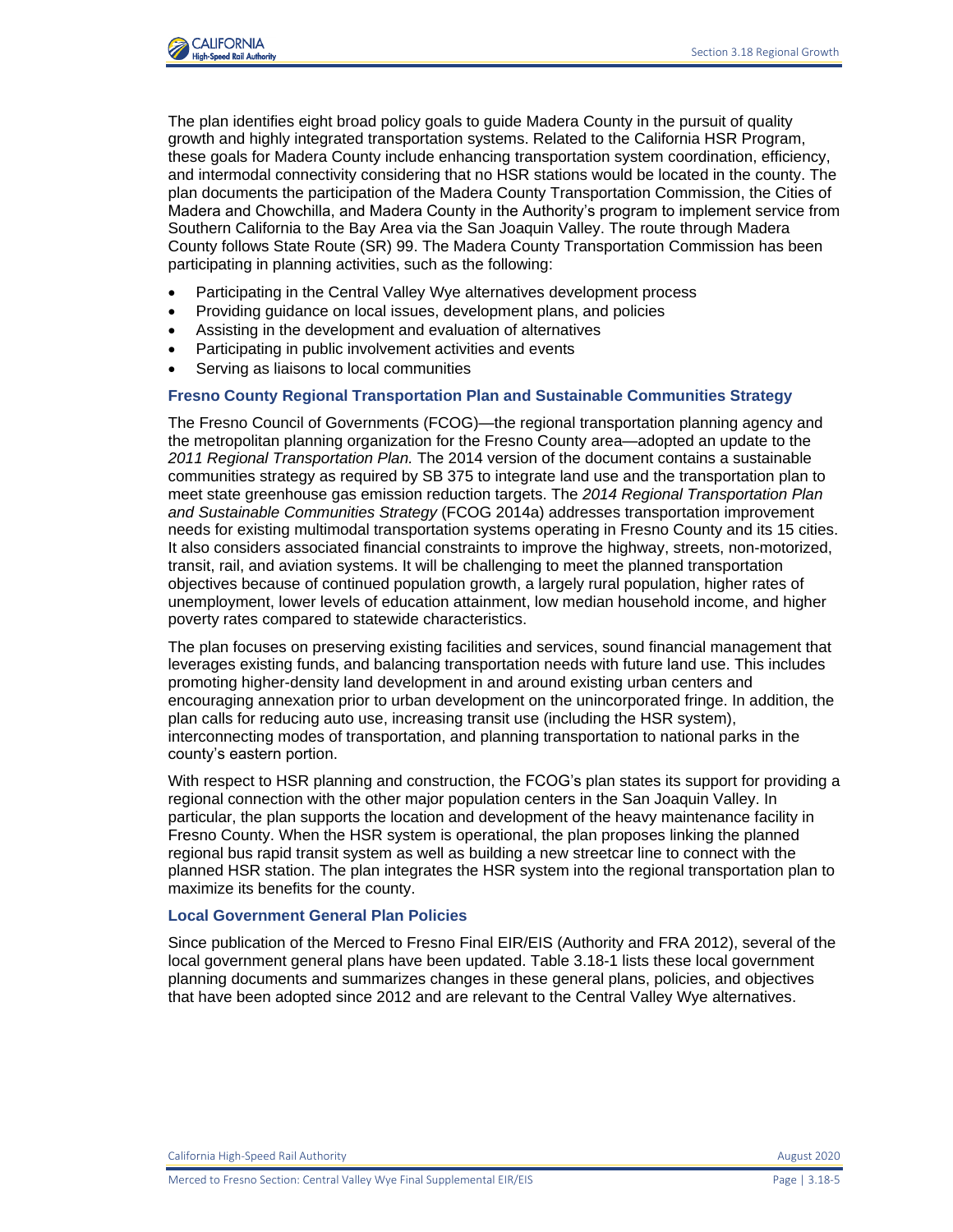

# **Table 3.18-1 Local Plans and Policies**

| <b>Plan Title</b>                               | <b>Policy Summary</b>                                                                                                                                                                                                                                                                                                                                                                                                                                                                                                                                                                                                                             |  |  |  |  |
|-------------------------------------------------|---------------------------------------------------------------------------------------------------------------------------------------------------------------------------------------------------------------------------------------------------------------------------------------------------------------------------------------------------------------------------------------------------------------------------------------------------------------------------------------------------------------------------------------------------------------------------------------------------------------------------------------------------|--|--|--|--|
| <b>Merced County</b>                            |                                                                                                                                                                                                                                                                                                                                                                                                                                                                                                                                                                                                                                                   |  |  |  |  |
| 2030 Merced County General<br>Plan (2013, 2016) | The 2030 Merced County General Plan (Merced County 2013) addresses the<br>state-required seven mandatory topics-land use, circulation, housing, open<br>space, conservation, safety, and noise-plus an additional five topics: economic<br>development, agriculture, public facilities and services, recreation and cultural<br>resources, and water. The General Plan also addresses sustainability, the<br>reduction of greenhouse gas emissions, and climate change adaptation consistent<br>with California Global Warming Solutions Act of 2006. The Merced County<br>Housing Element Update was adopted July 12, 2016 (Merced County 2016). |  |  |  |  |
|                                                 | The Great Recession of 2007-2009, which caused very high unemployment rates<br>and tens of thousands of home foreclosures within the county, substantially<br>influenced the data included in this adopted document.                                                                                                                                                                                                                                                                                                                                                                                                                              |  |  |  |  |
|                                                 | Overall, the General Plan has five "guiding principles," several of which come from<br>topics addressed in optional elements of the General Plan. These guiding<br>principles are as follows:                                                                                                                                                                                                                                                                                                                                                                                                                                                     |  |  |  |  |
|                                                 | Agriculture-Recognizing the county's economy is deeply entrenched in<br>٠<br>agriculture, policies in the General Plan both support and protect agriculture to<br>ensure the industry's continued vitality.                                                                                                                                                                                                                                                                                                                                                                                                                                       |  |  |  |  |
|                                                 | <b>Economic Development</b> —To improve the quality of life for residents, the<br>٠<br>General Plan policies support methods to expand and diversify the local<br>economy in order to create and sustain employment and business<br>opportunities for existing and future residents.                                                                                                                                                                                                                                                                                                                                                              |  |  |  |  |
|                                                 | <b>Environmental Quality</b> —To ensure a high quality of life for existing and future<br>residents, the General Plan policies protect natural resources.                                                                                                                                                                                                                                                                                                                                                                                                                                                                                         |  |  |  |  |
|                                                 | Public Facilities and Services-General Plan policies call for new growth<br>٠<br>and development in the county to be responsible for, having access to, and<br>fully fund all essential public facilities and services.                                                                                                                                                                                                                                                                                                                                                                                                                           |  |  |  |  |
|                                                 | Transportation-The General Plan policies call for the coordination,<br>٠<br>networking, and adequate construction and maintenance of the entire<br>transportation system to meet the needs of residents and businesses.                                                                                                                                                                                                                                                                                                                                                                                                                           |  |  |  |  |
|                                                 | The General Plan also contains specific policies addressing the high-speed rail<br>(HSR) program, which will travel through the county and have a planned station in<br>the city of Merced (not part of the Central Valley Wye alternatives). These policies<br>include the following:                                                                                                                                                                                                                                                                                                                                                            |  |  |  |  |
|                                                 | Policy ED-1.5-Direct existing and planned infrastructure investment, including<br>the HSR program, to infill areas that would provide the greatest potential<br>economic growth opportunities in the county.                                                                                                                                                                                                                                                                                                                                                                                                                                      |  |  |  |  |
|                                                 | • Policy ED-5.5-Take steps to enhance the role of the Castle Commercial<br>Center and Airport as a regional multi-modal transportation hub, including rail.                                                                                                                                                                                                                                                                                                                                                                                                                                                                                       |  |  |  |  |
|                                                 | • Policy AG-2.16-Coordinate with the Authority to locate the alignment of the<br>high-speed rail tracks along existing major transportation corridors to minimize<br>conversion of productive agricultural lands.                                                                                                                                                                                                                                                                                                                                                                                                                                 |  |  |  |  |
|                                                 | • Policy CIR-5.3-Encourage coordination of passenger rail service with other<br>public transportation.                                                                                                                                                                                                                                                                                                                                                                                                                                                                                                                                            |  |  |  |  |
|                                                 | Policy CIR-5.7-Coordinate with the Authority, cities, and other agencies to<br>٠<br>properly locate the high-speed rail corridors through the county, including one<br>station and a heavy maintenance facility.                                                                                                                                                                                                                                                                                                                                                                                                                                  |  |  |  |  |

August 2020 California High-Speed Rail Authority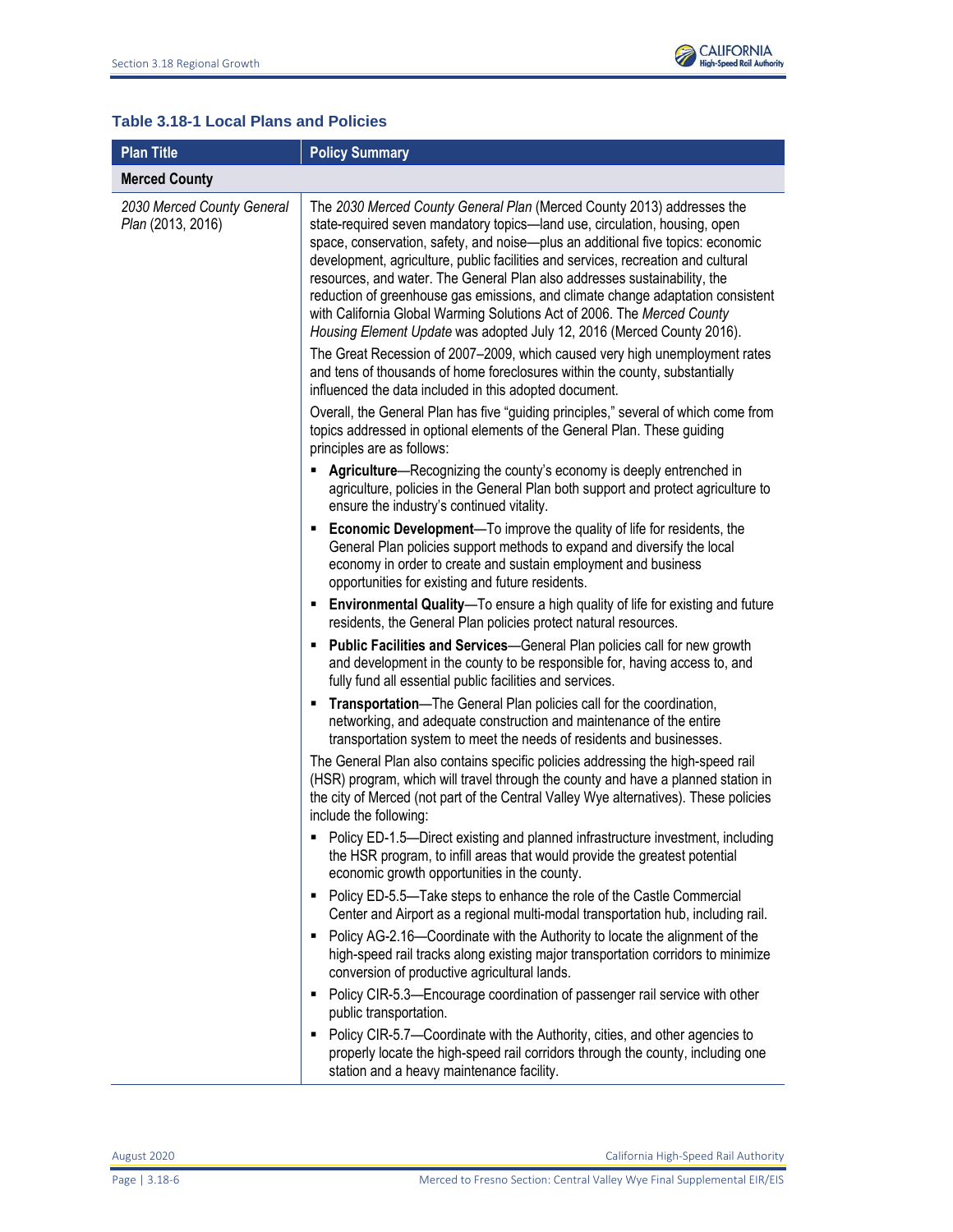

| <b>Plan Title</b>                                                                                   | <b>Policy Summary</b>                                                                                                                                                                                                                                                                                                                                                                                                                                                                                                                                                                                                                                                                                                                                                                                                                                                                                                                                                                                                                                                                                                                                                                                                                                                                                                                                                                                                                                                                                                                                                                                                                                                    |
|-----------------------------------------------------------------------------------------------------|--------------------------------------------------------------------------------------------------------------------------------------------------------------------------------------------------------------------------------------------------------------------------------------------------------------------------------------------------------------------------------------------------------------------------------------------------------------------------------------------------------------------------------------------------------------------------------------------------------------------------------------------------------------------------------------------------------------------------------------------------------------------------------------------------------------------------------------------------------------------------------------------------------------------------------------------------------------------------------------------------------------------------------------------------------------------------------------------------------------------------------------------------------------------------------------------------------------------------------------------------------------------------------------------------------------------------------------------------------------------------------------------------------------------------------------------------------------------------------------------------------------------------------------------------------------------------------------------------------------------------------------------------------------------------|
|                                                                                                     | Policy NR-1.12-Avoid or minimize loss of existing wetland resources by<br>careful placement and construction of any necessary new public facilities,<br>including high-speed rail.                                                                                                                                                                                                                                                                                                                                                                                                                                                                                                                                                                                                                                                                                                                                                                                                                                                                                                                                                                                                                                                                                                                                                                                                                                                                                                                                                                                                                                                                                       |
| City of Merced General Plan<br>(2012)                                                               | There have been no substantial updates to the Merced Vision 2030 General Plan<br>(City of Merced 2012) except for the 2016 amendment to the Chapter 9 Housing<br>Element and the 2015 updates to the Land Use Plan Map. The updates do not<br>change the applicability of the plan to the Central Valley Wye alternatives.                                                                                                                                                                                                                                                                                                                                                                                                                                                                                                                                                                                                                                                                                                                                                                                                                                                                                                                                                                                                                                                                                                                                                                                                                                                                                                                                               |
| <b>Madera County</b>                                                                                |                                                                                                                                                                                                                                                                                                                                                                                                                                                                                                                                                                                                                                                                                                                                                                                                                                                                                                                                                                                                                                                                                                                                                                                                                                                                                                                                                                                                                                                                                                                                                                                                                                                                          |
| Madera County General Plan<br>(1995, 2015)                                                          | There have been no substantial updates to the Madera County General Plan<br>(Madera County 1995) with the exception of the adoption of the County of Madera<br>County 2016-2024 Housing Element Update in November 2015 (Madera County<br>2015). The update does not change the applicability of the plan to the Central<br>Valley Wye alternatives.                                                                                                                                                                                                                                                                                                                                                                                                                                                                                                                                                                                                                                                                                                                                                                                                                                                                                                                                                                                                                                                                                                                                                                                                                                                                                                                     |
| City of Chowchilla 2040<br>General Plan (2011, 2017)                                                | There have been no substantial updates to the 2040 General Plan (City of<br>Chowchilla 2011) with the exception of the adoption of the 2040 General Plan,<br>2016-2014 Housing Element in April 2017 (City of Chowchilla 2017). The update<br>does not change the applicability of the plan to the Central Valley Wye<br>alternatives.                                                                                                                                                                                                                                                                                                                                                                                                                                                                                                                                                                                                                                                                                                                                                                                                                                                                                                                                                                                                                                                                                                                                                                                                                                                                                                                                   |
| City of Madera General Plan<br>(2009, 2015)                                                         | There have been no substantial updates to the General Plan (City of Madera<br>2009) except for the December 2, 2015 adoption of the 2016-2024 Housing<br>Element Update (City of Madera 2015). The update does not change the<br>applicability of the plan to the Central Valley Wye alternatives.                                                                                                                                                                                                                                                                                                                                                                                                                                                                                                                                                                                                                                                                                                                                                                                                                                                                                                                                                                                                                                                                                                                                                                                                                                                                                                                                                                       |
| <b>Fresno County</b>                                                                                |                                                                                                                                                                                                                                                                                                                                                                                                                                                                                                                                                                                                                                                                                                                                                                                                                                                                                                                                                                                                                                                                                                                                                                                                                                                                                                                                                                                                                                                                                                                                                                                                                                                                          |
| Fresno County General Plan<br>(Fresno County 2000; Fresno<br>County Council of<br>Governments 2016) | There have been several updates to the Fresno County General Plan, which was<br>published in 2000 and amended in 2003 (Fresno County 2000). The fifth cycle of<br>the housing element, Fresno Multi-Jurisdictional 2015-2023 Housing Element,<br>also was adopted April 27, 2016 (FCOG 2016). The update does not change the<br>applicability of the plan to Central Valley Wye alternatives.                                                                                                                                                                                                                                                                                                                                                                                                                                                                                                                                                                                                                                                                                                                                                                                                                                                                                                                                                                                                                                                                                                                                                                                                                                                                            |
| City of Fresno General Plan<br>(2014, 2017)                                                         | In 2014, the City of Fresno adopted an updated Fresno General Plan and adopted<br>an updated Fresno General Plan, 2015-2023 Housing Element in 2017. Fresno's<br>vision is for a balanced city that includes an appropriate growth and investment<br>proportion focused downtown, in established neighborhoods, and along planned<br>bus rapid transit corridors proposed for infill development and neighborhood<br>rehabilitation through 2035. The Plan emphasizes increased land use intensity<br>and mixed-use development supporting greater transit use and multimodal<br>connectivity. It also provides future land development guidance that meets future<br>needs and improves the quality of life for the entire community based on projected<br>population and job growth. Lastly, the Plan calls for no Sphere of Influence city<br>boundary expansion through 2035 to encourage infill in the Southeast<br>Development Area and downtown, and to help preserve the surrounding<br>agricultural lands that are the backbone of the regional economy.<br>Fresno residents include many with low household incomes and high poverty<br>rates. Overall education and workforce development are needed for quality-of-life<br>improvement. Considering this, Policy LU-1-g makes an exception to the call for<br>stable Sphere of Influence boundaries to allow for siting the HSR heavy<br>maintenance facility and provide industrial and employment opportunities for<br>residents.<br>Regarding mobility and transportation, an efficient, multimodal transportation<br>system that meets residential needs is critical to achieving the economic goals for |

California High-Speed Rail Authority **August 2020** 

Merced to Fresno Section: Central Valley Wye Final Supplemental EIR/EIS Page | 3.18-7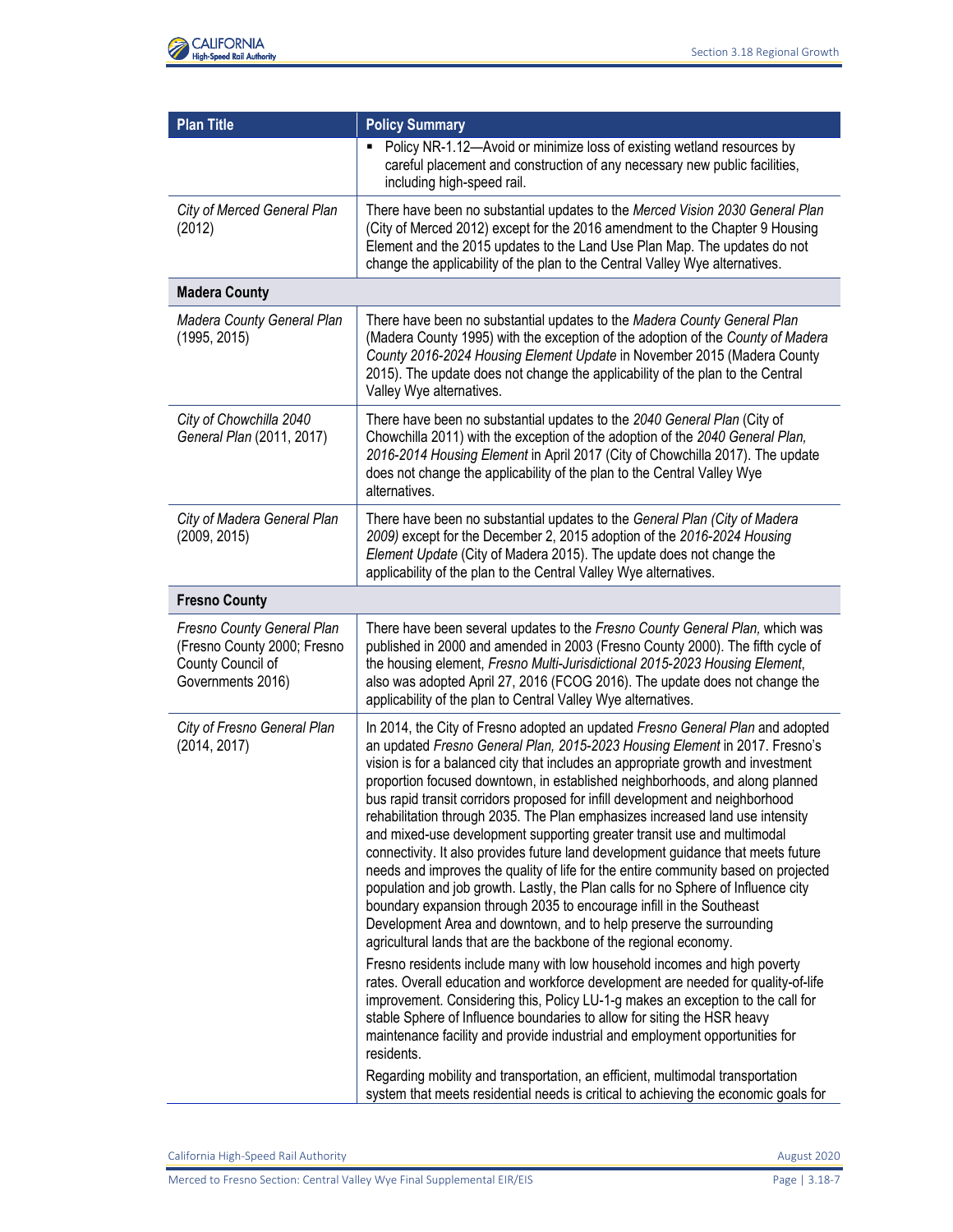

| <b>Plan Title</b> | <b>Policy Summary</b>                                                                                                                                                                                                                                                                                                                                                                                                                                                                                                                                                                                                                                                                                                                                                                                                                                                                                                                                                                                                                                                                                                                                                                                                                                                                                                                                |
|-------------------|------------------------------------------------------------------------------------------------------------------------------------------------------------------------------------------------------------------------------------------------------------------------------------------------------------------------------------------------------------------------------------------------------------------------------------------------------------------------------------------------------------------------------------------------------------------------------------------------------------------------------------------------------------------------------------------------------------------------------------------------------------------------------------------------------------------------------------------------------------------------------------------------------------------------------------------------------------------------------------------------------------------------------------------------------------------------------------------------------------------------------------------------------------------------------------------------------------------------------------------------------------------------------------------------------------------------------------------------------|
|                   | economic development and job creation. Although the General Plan anticipates<br>the building of the HSR system, the policies are clear that HSR is not necessary to<br>carry out the purposes or the intent of the Fresno General Plan (2014). The HSR<br>system will provide regional connectivity linking Fresno with other cities in the San<br>Joaquin Valley, as well as statewide economic hubs in San Francisco and Los<br>Angeles. The City would have opportunities to redevelop the area around the<br>planned HSR station site with offices, retail, and multifamily housing guided by the<br>planning process for the station area master plan, as well as transit links to the<br>FAX bus system and bus rapid transit system at the planned HSR station. More<br>specifically, Policy MT-8-g states "if the State moves forward with HSR, ensure it<br>is constructed through Fresno in a manner that minimizes impacts on surrounding<br>property owners and creates the most opportunity for redevelopment around the<br>HSR station." Policy MT-8-h states the City of Fresno will "work with local<br>residents, property and business owners, and other stakeholders to develop a<br>station area plan to provide the most opportunity for growth and property in<br>concert with development of the planned Fresno HSR station." |
|                   | The 2015–2023 Housing Element does not change the applicability of the plan to<br>the Central Valley Wye alternatives.                                                                                                                                                                                                                                                                                                                                                                                                                                                                                                                                                                                                                                                                                                                                                                                                                                                                                                                                                                                                                                                                                                                                                                                                                               |

Source: Merced County, 2013 and 2016; City of Merced, 2012; Madera County, 1995 and 2015; City of Chowchilla, 2011 and 2017; City of Madera, *2009 and 2015; Fresno County, 2000;* Fresno County Council of Governments*, 2016; City of Fresno, 2014 and 2017*

In additional to the adopted local general plans, the Authority is working with cities to help local governments prepare plans in anticipation of future construction and operation of the HSR system, particularly where new HSR stations are planned. The Authority is working with the Cities of Merced and Fresno to develop station area plans and design guidelines (Authority 2016).

## **3.18.3 Compatibility with Plans and Laws**

As indicated in Section 3.1.5.3, Compatibility with Plans and Laws, the CEQA and Council on Environmental Quality regulations require a discussion of inconsistencies or conflicts between a proposed undertaking and federal, state, regional, or local plans and laws. As such, this Final Supplemental EIR/EIS describes the inconsistency of the Central Valley Wye alternatives with federal, state, regional, and local plans and laws to provide planning context.

There are several federal and state laws and implementing regulations, listed in Section 3.18.2.1, Federal, and Section 3.18.2.2, State, that govern compliance with required environmental assessment of the Central Valley Wye alternatives' potential impacts on regional growth compared to planned growth. A summary of the federal and state requirements considered in this analysis follows:

- NEPA and the Council on Environmental Quality guidance on implementation of NEPA provide assessment on how human-made activities may influence population growth.
- CEQA and the California Department of Transportation (Caltrans) Standard Environmental Reference guidance call for the assessment of growth-related impacts above projected population and employment.
- SB 375 Sustainable Communities Strategies policies requiring metropolitan planning organizations to plan for future urban growth to be more compact to reduce vehicle miles traveled and greenhouse gas emissions in their regional transportation plans.
- 2015 State Environmental Goals and Policies outlines statewide growth management objectives for land use, population growth and distribution, conservation of natural resources, air and water quality, reduced petroleum consumption and increase energy efficiency, and reduced greenhouse gas emissions through prioritization of transportation investments for alternatives to single-occupant vehicles and infill development in support of public transportation systems.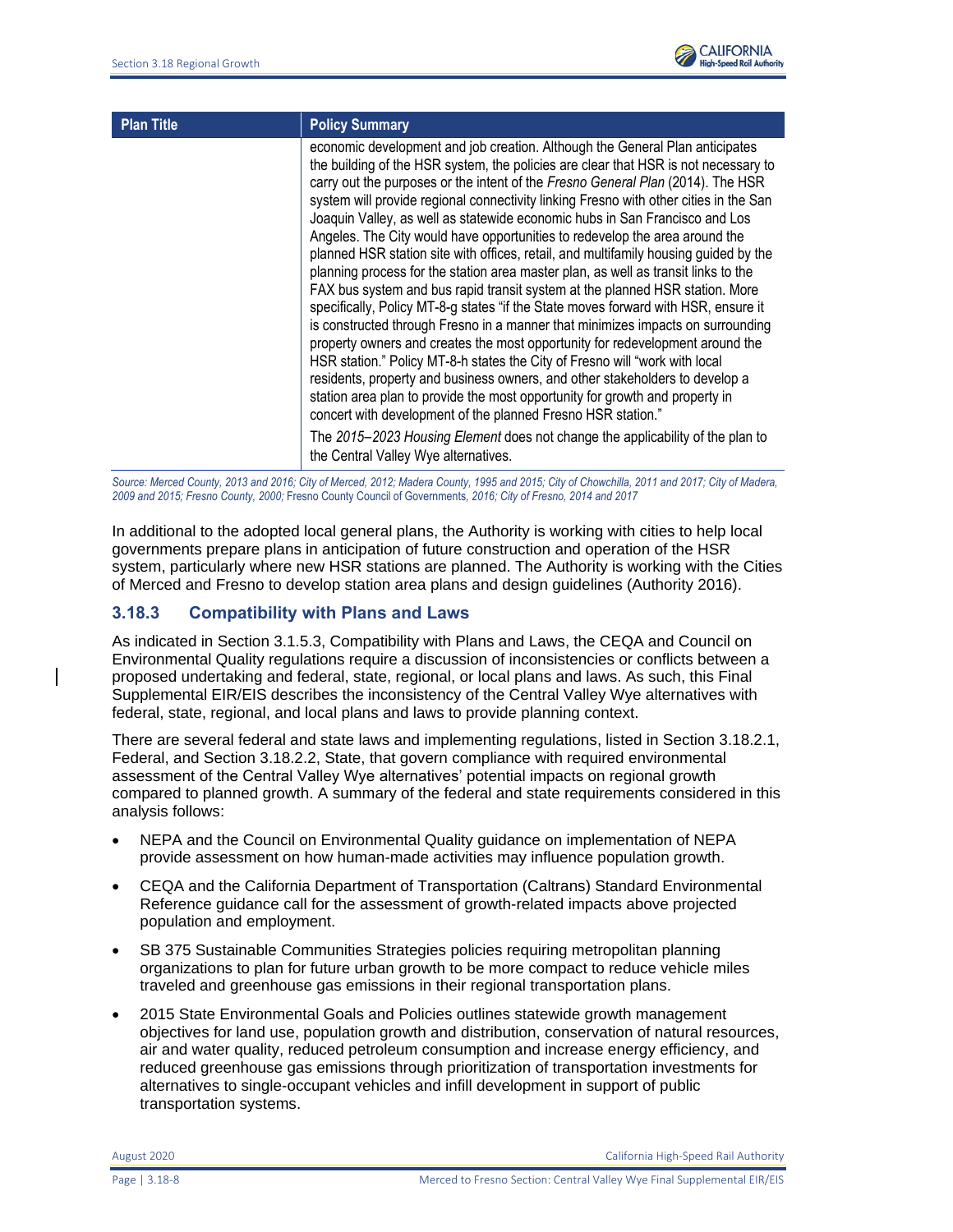

The Authority, as the NEPA and CEQA lead agency proposing to construct and operate the HSR system, is required to comply with all federal and state laws and regulations and to secure all applicable federal and state permits prior to initiating construction on the selected alternative. Therefore, there would be no inconsistencies between the Central Valley Wye alternatives and these federal and state laws and regulations.

The Authority is a state agency and therefore is not required to comply with local land use and zoning regulations; however, it has endeavored to design and construct the HSR system so that it is compatible with land use and zoning regulations. For example, the Authority has and will continue to coordinate with counties and local municipalities during design and construction of the Central Valley Wye alternatives to minimize disruption to local communities, such as by locating the HSR system tracks along transportation corridors to minimize conversion of productive agricultural lands.

A total of 11 regional and local plans were reviewed. The Central Valley Wye alternatives are consistent with all plans reviewed except for one. The *City of Chowchilla 2040 General Plan* (City of Chowchilla 2011) includes discussion and adopted land use maps that express the City's concerns about proposed alignments for the Central Valley Wye alternatives that would conflict with the City's plans for future growth through annexation within the City's Sphere of Influence.<sup>2</sup> The following bullets discuss these concerns.

- The Land Use Element of the *City of Chowchilla 2040 General Plan* (City of Chowchilla 2011) designates types of acceptable land uses within the city limits, but also identifies desired land uses in surrounding unincorporated Madera County for which the City has no actual jurisdiction. This area in the unincorporated county is called the City's Sphere of Influence and is an area that the City coordinates with Madera County on land use and development issues. Within the Sphere of Influence, there is a smaller area that "rings" the existing city limits called the City's Planning Area. It is the Planning Area that the City anticipates to annex and provide urban services to accommodate future urban development within the coming 25 years.
- Each of the four Central Valley Wye alternatives would establish major new transportation corridors within the City's Sphere of Influence, generally outside of the City's Planning Area. The three Central Valley Wye alternatives that are aligned adjacent to SR 152 would divide portions of the Sphere of Influence along SR 152, some of which are also outside the boundary of the Planning Area. The alignment along Road 11 is almost on the western exterior boundary of the Sphere of Influence, whereas the alignments along Road 13 and Road 19 are generally on the boundary of the Planning Area. Avenue 21, however, is south of the Sphere of Influence, and as such, the Avenue 21 to Road 13 Wye Alternative would only divide the Sphere of Influence along Road 13.
- Land uses within the Sphere of Influence, but outside of the Planning Area, are designated agricultural, but lands within the Planning Area and adjacent to Road 13 (east of the road) and Road 19 (west of the road) are designated low-density residential, which would be less compatible with the project than non-residential land uses. The plan includes statements supporting the Avenue 21 to Road 13 Wye Alternative, as it would have only one leg of the wye traveling through the City's Sphere of Influence. In contrast, the other alternatives would have two or more legs of the wye traveling through the Sphere of Influence and could constrain future planned growth to a greater degree (City of Chowchilla 2011). However, per the City's *2040 General Plan*, that potential future growth would be expected sometime beyond 2040. With no final decisions on the Central Valley Wye alternatives, the plan commits the City of Chowchilla to ongoing coordination with the Authority and acknowledges

 $2$  A Sphere of Influence encompasses designated unincorporated lands beyond the city limits and outside of a city's identified Planning Area immediately outside of the city limits. The boundaries of the Sphere of Influence are designated by the Local Agency Formation Commission as the area encompassing the ultimate extent of city services and areas anticipated to be annexed. The city government can identify goals and future land uses for the Sphere of Influence in an adopted general plan; however, the city government has no actual jurisdictional control over the area.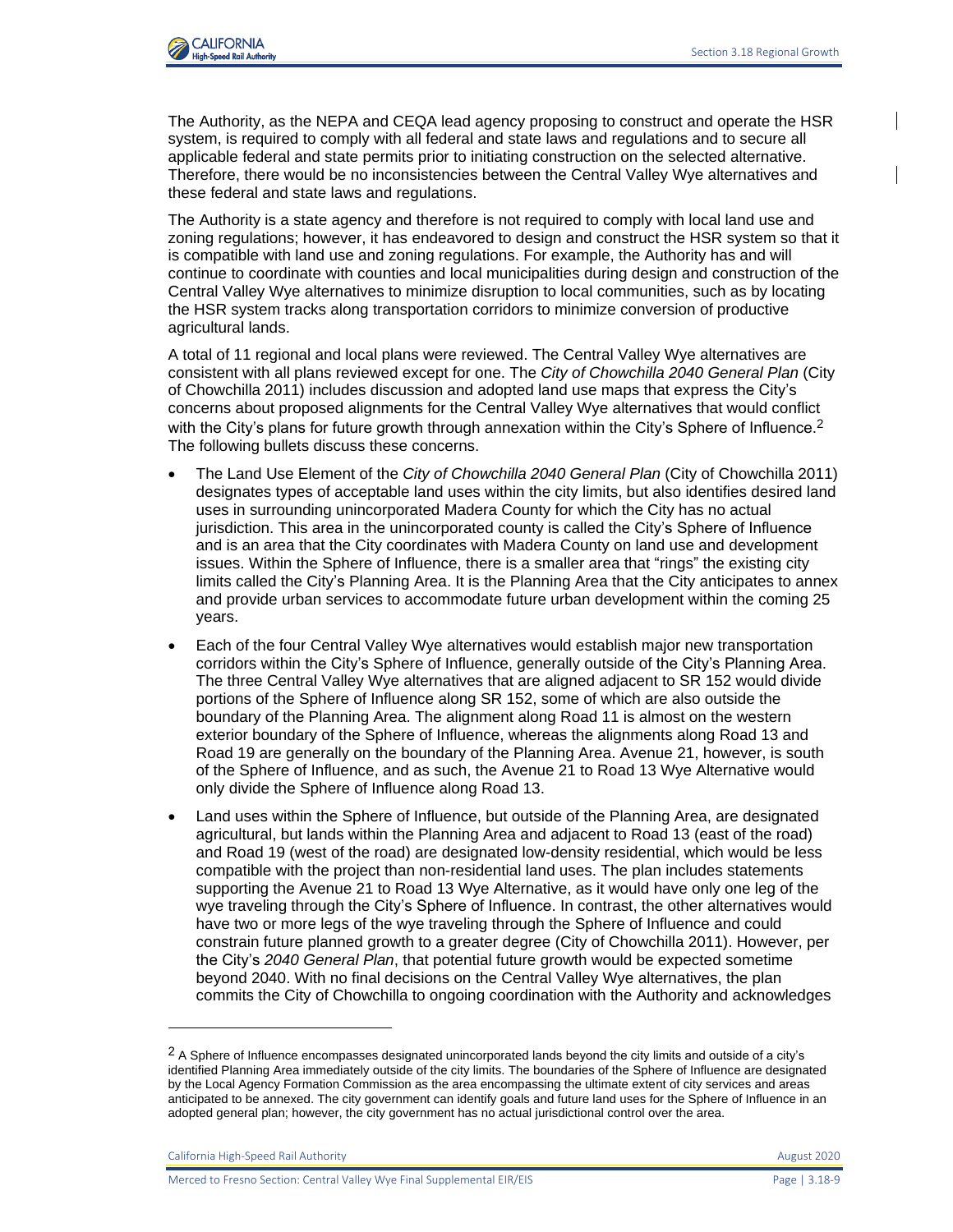that future planning efforts may need to include preparation of special area master plans to minimize potential impacts of the project.

Therefore, while the Authority seeks to adhere to local growth policies and has followed existing transportation corridors to reduce HSR-related impacts, there are locations where the Central Valley Wye alternatives would not be consistent with local government growth policies. As planning and design for the Central Valley Wye alternatives progresses, the Authority will continue to work with stakeholders, including the City of Chowchilla, to address local concerns.

# **3.18.4 Methods for Evaluating Impacts**

The evaluation of growth-related impacts is a requirement of NEPA and CEQA. The following sections summarize the RSA and the methods used to analyze impacts on regional growth.

# **3.18.4.1 Definition of Resource Study Area**

For this analysis of potential regional growth impacts, the RSA is defined as Merced, Madera, and Fresno Counties. The physical improvements of the Central Valley Wye alternatives, including rail tracks and ancillary facilities, extend through Madera and Merced Counties. (The geographic area encompassing the physical improvements was what defined the RSA for regional growth in the Merced to Fresno Final EIR/EIS (Authority and FRA 2012)). The required electrical interconnections and network upgrades (EINU) that are part of the Central Valley Wye alternatives would occur in Stanislaus and Fresno Counties. Regional growth, however, is largely stimulated by increased employment opportunities, which would not likely happen with either the construction or operations associated with the EINUs. Pacific Gas and Electric (PG&E) typically hires specialized contractors to perform construction work around the utility's service territory. As such, it is unlikely workers residing in Stanislaus County would benefit from these EINU specialized construction jobs. Moreover, the utility maintenance workers would be based at existing PG&E service centers. Construction workers in Fresno County similarly would not likely benefit from potential employment opportunities associated with the EINUs; however, the city of Fresno is located immediately south of the Madera County boundary. The city's work force could commute to the construction corridor within about 30 to 60 minutes. It is also likely some construction workers in Fresno County are currently involved in ongoing HSR system construction activities, considering the Design-Build Construction Package 1 (extending from Avenue 19 in Madera County south to East American Avenue south of Fresno) was awarded in August 2013. As such, these Fresno County workers would be well qualified to work on future HSR system construction activities. Including Fresno County also is consistent with the analysis in the Merced to Fresno Final EIR/EIS (Authority and FRA 2012), and, as such, it is appropriate to use comparative analysis of the previous U.S. Department of Commerce, Bureau of Economic Analysis's Regional Input-Output Model (RIMS II) analysis of construction employment impacts (see Section 3.18.4.3, Methods for NEPA and CEQA Impact Analysis). For these reasons, Fresno County has been included in the RSA along with Madera and Merced Counties.

# **3.18.4.2 Impact Avoidance and Minimization Features**

As noted in Section 2.2.3.7, Impact Avoidance and Minimization Features, the Central Valley Wye alternatives would incorporate standardized impact avoidance and minimization features (IAMF) to avoid and minimize impacts. The Authority would incorporate IAMFs during design and construction, and, as such, the analysis of impacts of the Central Valley Wye alternatives factors in all applicable IAMFs. Appendix 2-B, California High-Speed Rail: Impact Avoidance and Minimization Features, provides a detailed description of IAMFs that would be included as part of the Central Valley Wye alternatives design. However, no IAMFs are specifically applicable to regional growth because any commitments to design and construction would not change potential impacts on regional growth.

# **3.18.4.3 Methods for NEPA and CEQA Impact Analysis**

This section describes the sources and methods the Authority used to analyze potential impacts from implementing the Central Valley Wye alternatives on regional growth. These methods apply to both NEPA and CEQA unless otherwise indicated. Refer to Section 3.1.5.4, Methods for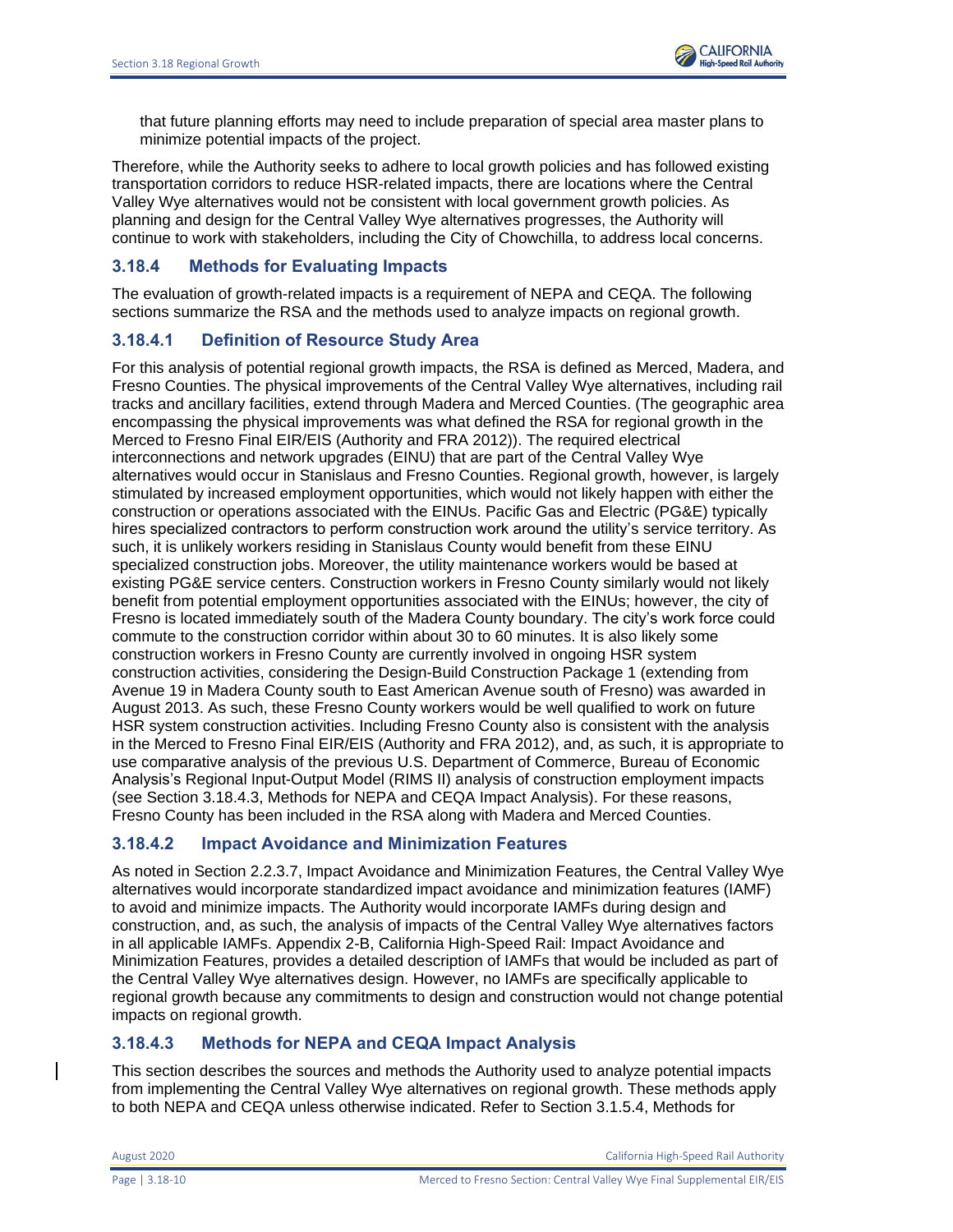

Evaluating Impacts, for a description of the general framework for evaluating impacts under NEPA and CEQA. As described in Section 3.18.1, Introduction, and in the following discussions, the Authority applied similar methods and used many of the same data sources as were used in the Merced to Fresno Final EIR/EIS (Authority and FRA 2012) in this Final Supplemental EIR/EIS. Slight differences have been used for the analysis of construction-related and operations-related employment. Laws, regulations, and orders (see Section 3.18.2, Laws, Regulations, and Orders) that related to federal, state, and local land use and growth management were reviewed and considered in the evaluation of impacts. Historical and projected population, employment, and housing data have been updated with more recent data. Primary sources of the updated data include the California Department of Finance (CDOF), Demographic Research Unit; the California Employment Development Department, Labor Market Information Division; and the Caltrans Office of State Planning, Economic Analysis Branch.

#### **Construction Impacts**

The assessment of construction-related impacts focuses on construction employment impacts, the demand for construction workers, the forecast availability of construction workers, and the likelihood construction workers and their families would move to the RSA for employment opportunities, thus potentially resulting in regional growth impacts. This analysis is based on the RIMS II used in the analysis of regional growth presented in the Merced to Fresno Final EIR/EIS (Authority and FRA 2012). This modeling effort used the estimated local cost of construction to estimate the geographically specific economic impacts for the RSA, including the estimated direct, indirect, and induced employment. As the RSA for the analysis of the Central Valley Wye alternatives is the same as was used for the calculation of regional growth economic impacts in the Merced to Fresno Final EIR/EIS (Authority and FRA 2012), the results of that analysis are used to proportionately estimate the economic impacts of the Central Valley Wye alternatives based on the updated capital cost estimates for each alternative.

For comparison purposes, the "buying power" of the capital cost estimate for the Merced to Fresno Section: Hybrid Alternative, which was calculated in 2010 dollars (2010\$), must be escalated to 2015 dollars (2015\$), which is the basis for the estimated capital costs for the Central Valley Wye alternatives. The Merced to Fresno Section: Hybrid Alternative capital cost estimate was presented as \$3,610,000 thousand to \$4,630,000 thousand (2010\$) (Authority and FRA 2012: page 3.18-17). Assuming escalation of 3 percent per year, the escalated capital cost estimate would be \$4,183,990 thousand to \$5,366,170 thousand (2015\$). In contrast, the capital cost estimates for the Central Valley Wye alternatives range from \$3,613,068 thousand to \$4,208,116 thousand (2015\$) as presented in Chapter 6, Project Costs and Operations. As such, the capital cost range overlaps as the high value of the capital cost estimate for the Central Valley Wye alternatives (\$4,208,116 thousand) is greater than the low value of the capital cost estimate for the Merced to Fresno Section: Hybrid Alternative (\$4,183,990 thousand). This overlap establishes that the capital cost estimates are similar, and the total economic and employment impacts of the Central Valley Wye alternatives can be estimated as a proportion of the total impacts of the Merced to Fresno Section: Hybrid Alternative from the previous RIMS II analysis.

The Central Valley Wye alternatives' capital costs, however, do not reflect the amount of money spent within the local area to hire construction workers. Rather, capital costs include the cost of purchasing land, construction equipment, engineering design services, construction management services, rail tracks and ancillary facilities, locomotives and vehicles, and cost contingencies. The construction cost estimate is part of the capital cost, and the amount of money spent locally to hire construction workers is calculated as a portion of the total construction cost. As presented in the Merced to Fresno Final EIR/EIS (Authority and FRA 2012), the method for the Central Valley Wye alternatives also assumes 83 percent of the capital cost represents total construction cost, and 35 percent of the construction cost represents local construction costs. The duration of the construction period for the Merced to Fresno Section: Hybrid Alternative was assumed to be 5 years, but the duration for the Central Valley Wye alternatives is anticipated to be 4 years. This difference requires a different spread of the total local construction cost across the several years of construction to determine the peak local construction expenditures for the Central Valley Wye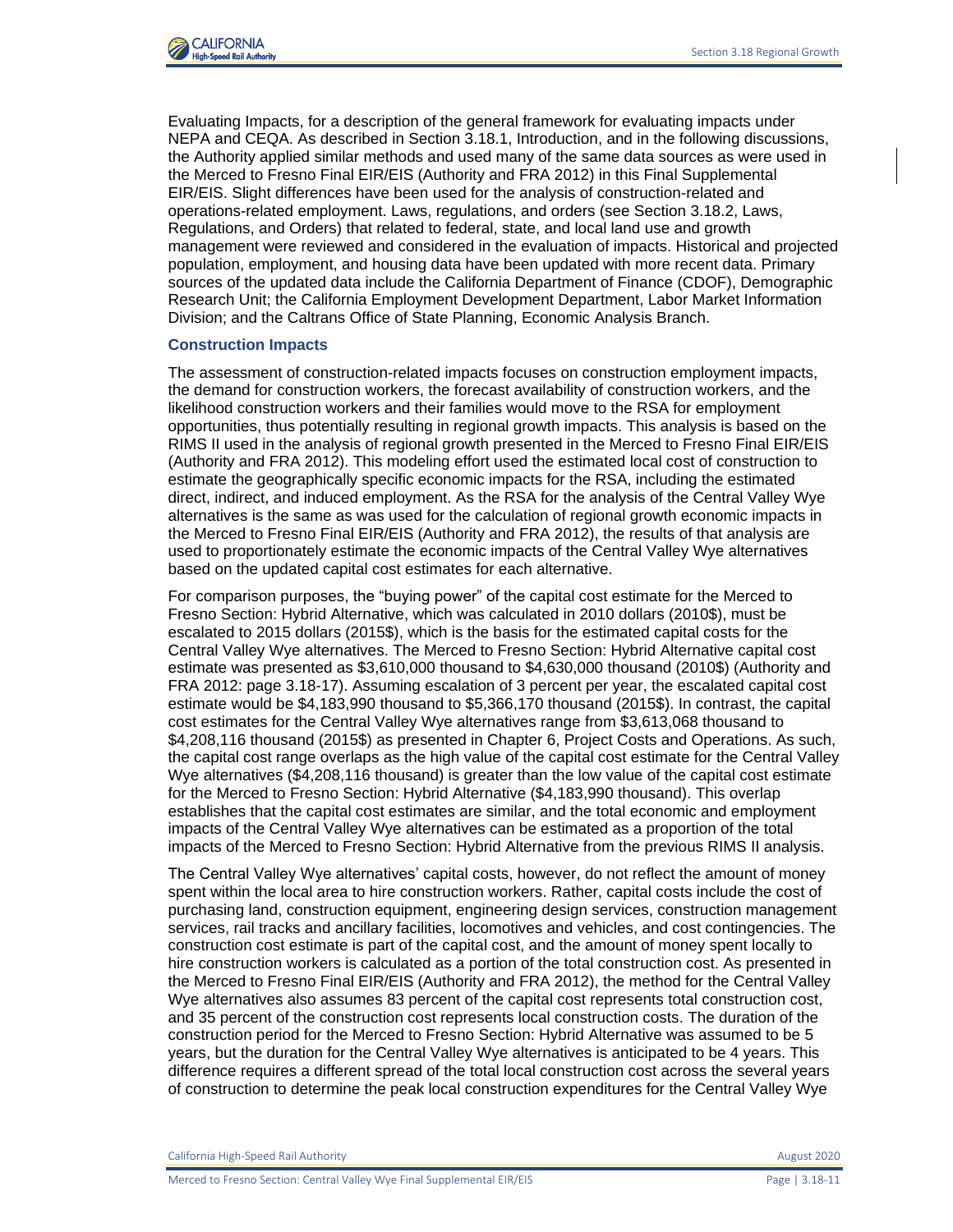

alternatives. For the analysis, the local construction cost expenditures across the 4 years of construction are assumed to be 25, 35, 25, and 15 percent.

The relationships between the estimates for the total capital cost, total construction cost, and local construction cost and associated total local construction employment impacts for the Merced to Fresno Section: Hybrid Alternative are used to estimate local construction cost estimates and total local construction employment for the Central Valley Wye alternatives. The estimated total for local construction workers represents the additional demand for direct and indirect/induced workers within the RSA that could result in stimulating regional growth. To determine the context of this additional demand, the peak year of local construction direct employment, or construction sector workers, is compared to the forecast construction sector employment that is expected to be available during the peak year of construction. Consistent with the air quality analysis, this peak year of construction is 2020. If the demand for construction workers is a small proportion of the anticipated construction sector employment, then the analysis determines the available construction work force would likely be able to meet the demand for construction workers needed to construct the Central Valley Wye alternatives.

#### **Operations Impacts**

The regional growth assessment for HSR system operations impacts considers direct, indirect, and induced employment impacts as well as overall regional growth spurred by improved transportation accessibility, particularly increased accessibility to the San Francisco metropolitan region. The analysis examines whether the estimated operations employment growth associated with the Central Valley Wye alternatives would result in employment and population growth considerably greater than the projected employment and population growth without the Central Valley Wye alternatives. The estimated employment and population growth are compared to forecasts for 2040 to determine the potential for impacts.

The next step of the analysis determined the estimated employment and population growth resulting from the improved transportation accessibility provided by the HSR system. The Authority's analysis indicates that the systemwide operation of the HSR system would result in an increase of 102,000 new jobs statewide (Authority 2017). A portion of this employment growth would occur within the RSA and the estimated employment and associated population is compared to the updated 2040 forecasts to determine potential impacts.

The estimated increase in new jobs associated with operation of the Central Valley Wye project section (the direct, indirect, and induced employment) plus the additional employment resulting from improved transportation accessibility provided by the HSR system result in an overall increase in operations-related employment and associated population growth in the RSA. The sum of the total employment and population growth are compared to forecast 2040 employment and population, respectively, to determine overall operations impacts.

Lastly, the analysis evaluates whether the overall effects on population and employment growth would result in adverse impacts on regional growth considering local government general plans and land use regulations that regulate growth in the RSA. The analysis estimates housing demand from the overall operations-related population demand for housing and compares this estimate to planned residential development over the 20-year horizon for local government general plans as well as estimated housing required for the estimated 2040 population estimate.

# **3.18.4.4 CEQA Requirements to Analyze Growth**

CEQA Guidelines Section 15126.2(d) requires an EIR to evaluate the potential growth-inducing impacts of a proposed project. An EIR must discuss the ways in which a project could directly or indirectly foster economic or population growth, or through displacement of people or housing would necessitate the construction of additional housing in the surrounding environment. For example, a project that would construct new housing would have a direct growth-inducing effect, whereas a project that removes an obstacle to growth would have an indirect growth-inducing effect. The CEQA Guidelines emphasize that "it must not be assumed that growth in any area is necessarily beneficial, detrimental, or of little significance to the environment."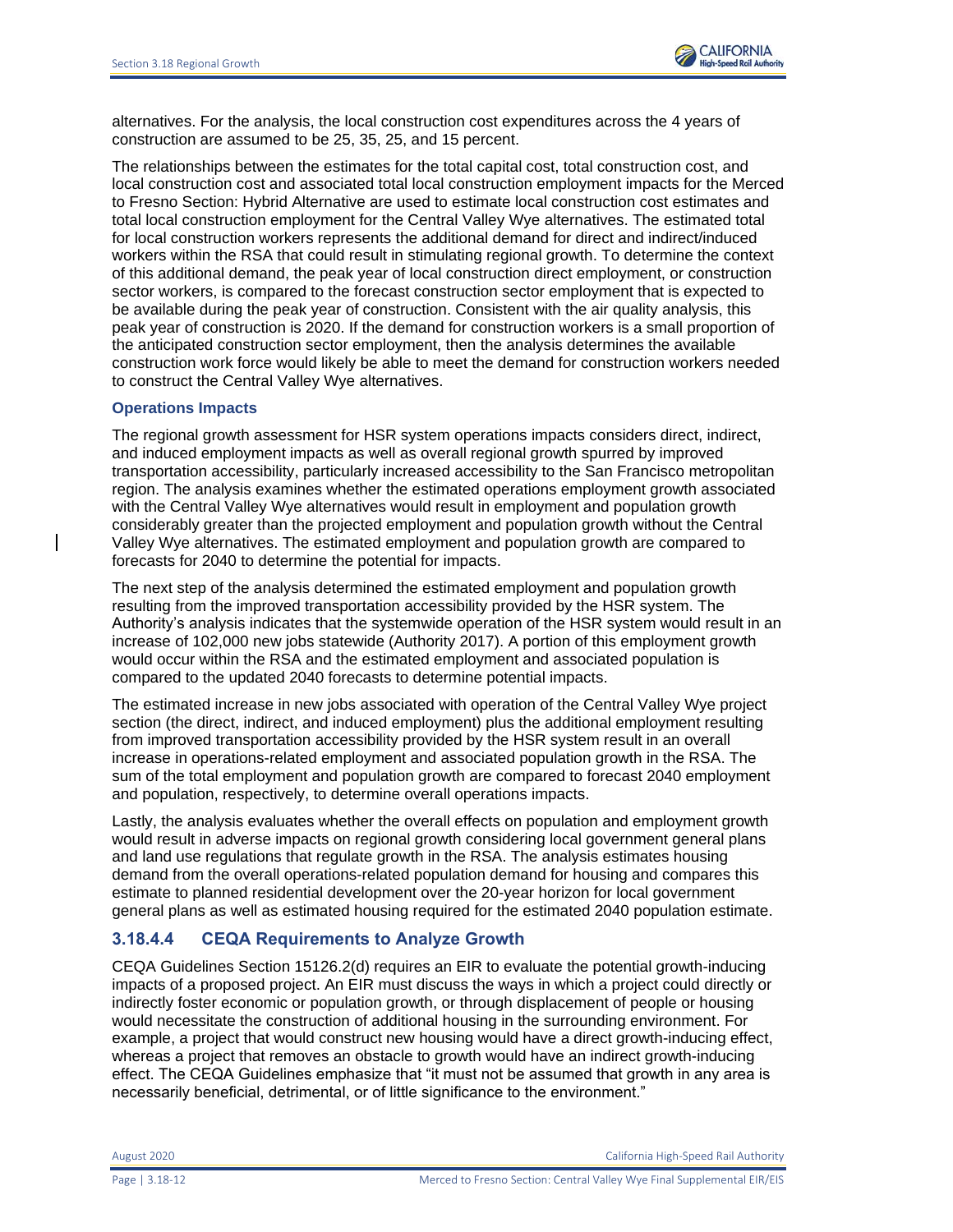

The focus of analysis in this section addresses the indirect ways the Central Valley Wye alternatives could foster economic or population growth during construction and operations. CEQA, however, does not require significance determinations specifically for potential growth-inducing impacts, but the environmental effects of that growth also need to be considered. Related to this analysis, direct impacts on the displacement of housing and people are discussed in Section 3.12. That section also summarizes the indirect regional growth impacts evaluated in this section to provide a comprehensive analysis for determining significance under CEQA for potential socioeconomic and community impacts. No additional CEQA thresholds of significance exist related to the potential regional growth impacts of the Central Valley Wye alternatives.

# **3.18.5 Affected Environment**

This section describes recent historical trends, and existing and projected employment and unemployment, population, and housing in the RSA. These are the same topics described in the Merced to Fresno Final EIR/EIS (Authority and FRA 2012) discussion of regional growth, but are presented in a slightly different order to mirror the discussion of impacts in Section 3.18.6, Environmental Consequences. More recent data have been incorporated into the discussion to better describe the effects of the Great Recession of 2007–2009 and economic recovery in the RSA. Moreover, the horizon year for this analysis is now 2040, and data have been included to update the 2035 forecasts presented in the Merced to Fresno Final EIR/EIS (Authority and FRA 2012).

## **3.18.5.1 Employment and Unemployment**

Located in the northern portion of the San Joaquin Valley, the RSA, which encompasses Merced, Madera, and Fresno Counties, has a diverse economy. The California Employment Development Department 2015 estimate for the services sector was more than 34 percent of total employment, whereas the government sector accounted for more than 19 percent and the agriculture sector more than 14 percent (Table 3.18-2) (California Employment Development Department 2016a). Jobs in Fresno County and particularly the city of Fresno, however, total almost 75 percent of all jobs in the RSA. Moreover, despite large numbers of persons employed in services and government in Merced and Madera Counties, these other two counties are more rural in character than Fresno County and employment in the agriculture sector is higher. For comparison, in 2015 the agriculture sector in Fresno County employed about 12 percent of total employment, whereas the agriculture sector employed more than 23 percent and more than 18 percent in Madera and Merced Counties, respectively. These employment figures sharply contrast with the less than 3 percent agricultural employment for all of California and show the strong economic ties to agriculture in the RSA. Moreover, agriculture-related employment in these counties is also found in food processing, which is part of the manufacturing sector.

The California Employment Development Department estimate for total employment for the RSA showed continued increases in total employment between 2000 and 2010 and again through 2015 (California Employment Development Department 2016a). This trend, however, masks the considerable disruption to the economy resulting from the Great Recession of 2007–2009 and more recent severe drought conditions that have affected agriculture and associated economic activities. Except for the transportation sector, other sectors of the economy experienced low average annual increases if not actual decreased employment between 2000 and 2010. The result for total employment was an average annual increase of about 0.3 percent for the decade. This compares sharply with strong population average annual increases exceeding 1.8 percent for the same period.

As shown in Table 3.18-2, the RSA has been recovering from the effects of the Great Recession since 2010. Total employment exceeded 495,800 jobs in 2015 and showed a 2.1 percent average annual increase since 2010 (California Employment Development Department 2016a). In particular, the large services sector had increased at an average annual rate of 3.2 percent and the agricultural sector increased at an average annual rate of 1.6 percent. The information and financial sectors, however, did not exceed total employment in 2010. In total, the average annual unemployment rate for the RSA was 10.4 percent in 2015, still higher than in 2000. This demonstrates that the RSA may still be recovering from the effects of the Great Recession.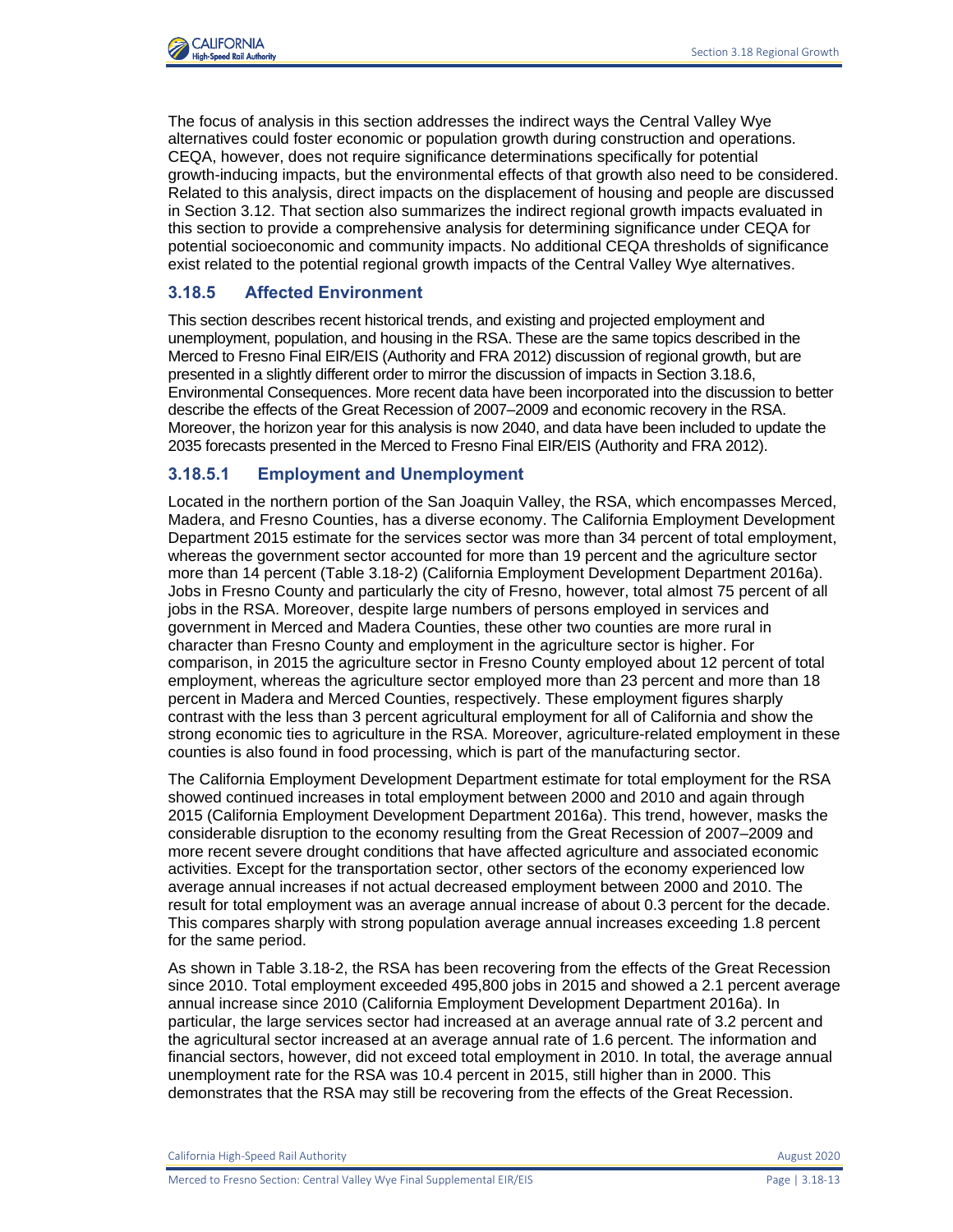

|                                                     |         | <b>Fresno County</b> |         | <b>Madera County</b> |        | <b>Merced County</b> |        | <b>Resource Study Area Total</b> |        |         |         |         |                                                       |                                                        |                                                        |
|-----------------------------------------------------|---------|----------------------|---------|----------------------|--------|----------------------|--------|----------------------------------|--------|---------|---------|---------|-------------------------------------------------------|--------------------------------------------------------|--------------------------------------------------------|
| <b>Industry</b>                                     | 2000    | 2010                 | 2015    | 2000                 | 2010   | 2015                 | 2000   | 2010                             | 2015   | 2000    | 2010    | 2015    | 2015<br><b>Industry</b><br>Percent of<br><b>Total</b> | Average<br><b>Annual</b><br><b>Change</b><br>2000-2010 | Average<br><b>Annual</b><br><b>Change</b><br>2010-2015 |
| Agriculture                                         | 55,600  | 46,000               | 47,300  | 11,900               | 10,200 | 10,900               | 11,600 | 10,800                           | 14,100 | 79,100  | 67,000  | 72,300  | 14.6%                                                 | (1.5%)                                                 | 1.6%                                                   |
| Mining, Logging,<br>Construction                    | 15,500  | 12,200               | 15,200  | 1,500                | 1,100  | 1,500                | 2,100  | 1,600                            | 1,900  | 19,100  | 14,900  | 18,600  | 3.8%                                                  | $(2.2\%)$                                              | 5.0%                                                   |
| Manufacturing                                       | 27,600  | 24,100               | 25,500  | 2,900                | 3,000  | 3,600                | 10,500 | 8,300                            | 9,900  | 41,000  | 35,400  | 39,000  | 7.9%                                                  | $(1.4\%)$                                              | 2.0%                                                   |
| Trade                                               | 44,000  | 44,300               | 51,300  | 3,600                | 4,100  | 4,500                | 8,400  | 9,200                            | 9,700  | 56,000  | 57,600  | 65,500  | 13.2%                                                 | 0.3%                                                   | 2.7%                                                   |
| Transportation,<br>Warehousing,<br><b>Utilities</b> | 9,100   | 10,800               | 12,200  | 600                  | 800    | 900                  | ,700   | 2,200                            | 2,300  | 11,400  | 13,800  | 15,400  | 3.1%                                                  | 2.1%                                                   | 2.3%                                                   |
| Information                                         | 5,000   | 3,600                | 3,900   | 600                  | 400    | 400                  | 700    | 600                              | 300    | 6,300   | 4,600   | 4,600   | 0.9%                                                  | (2.7%)                                                 | $0.0\%$                                                |
| Financial<br>Activities                             | 13,400  | 13,400               | 13,000  | 700                  | 700    | 800                  | ,700   | 1,600                            | 1,600  | 15,800  | 15,700  | 15,400  | 3.1%                                                  | $(0.1\%)$                                              | $(0.4\%)$                                              |
| Services                                            | 96,200  | 115,100              | 134,700 | 10,300               | 12,900 | 14,800               | 15,500 | 18,200                           | 19,900 | 122,000 | 146,200 | 169,400 | 34.2%                                                 | 2.0%                                                   | 3.2%                                                   |
| Government<br>(Federal, State,<br>Local)            | 65,100  | 67,100               | 68,800  | 7,600                | 10,600 | 9,100                | 12,200 | 16,700                           | 17,700 | 84,900  | 94,400  | 95,600  | 19.3%                                                 | 1.1%                                                   | 0.3%                                                   |
| Total                                               | 331,400 | 336,600              | 371,800 | 39,500               |        | 43,900 46,500        | 64,300 | 68,200                           | 77,500 | 435,200 | 448,700 | 495,800 | 100.0%                                                | 0.3%                                                   | 2.1%                                                   |

## **Table 3.18-2 Civilian Labor Force Average Annual Employment by Industry, 2000-2015**

*Source: California Employment Development Department, 2016a*

Subsequent publications of employment estimates by the California Employment Development Department may revise prior year estimates. Numbers may not add because of rounding.

The calculation of average annual change 2000-2010 is  $x = ((2010 \text{emp} - 2000 \text{emp})/2000 \text{emp})/10$ .

The calculation of average annual change 2010-2015 is  $x = ((2015emp - 2010emp)/2010emp)/5$ .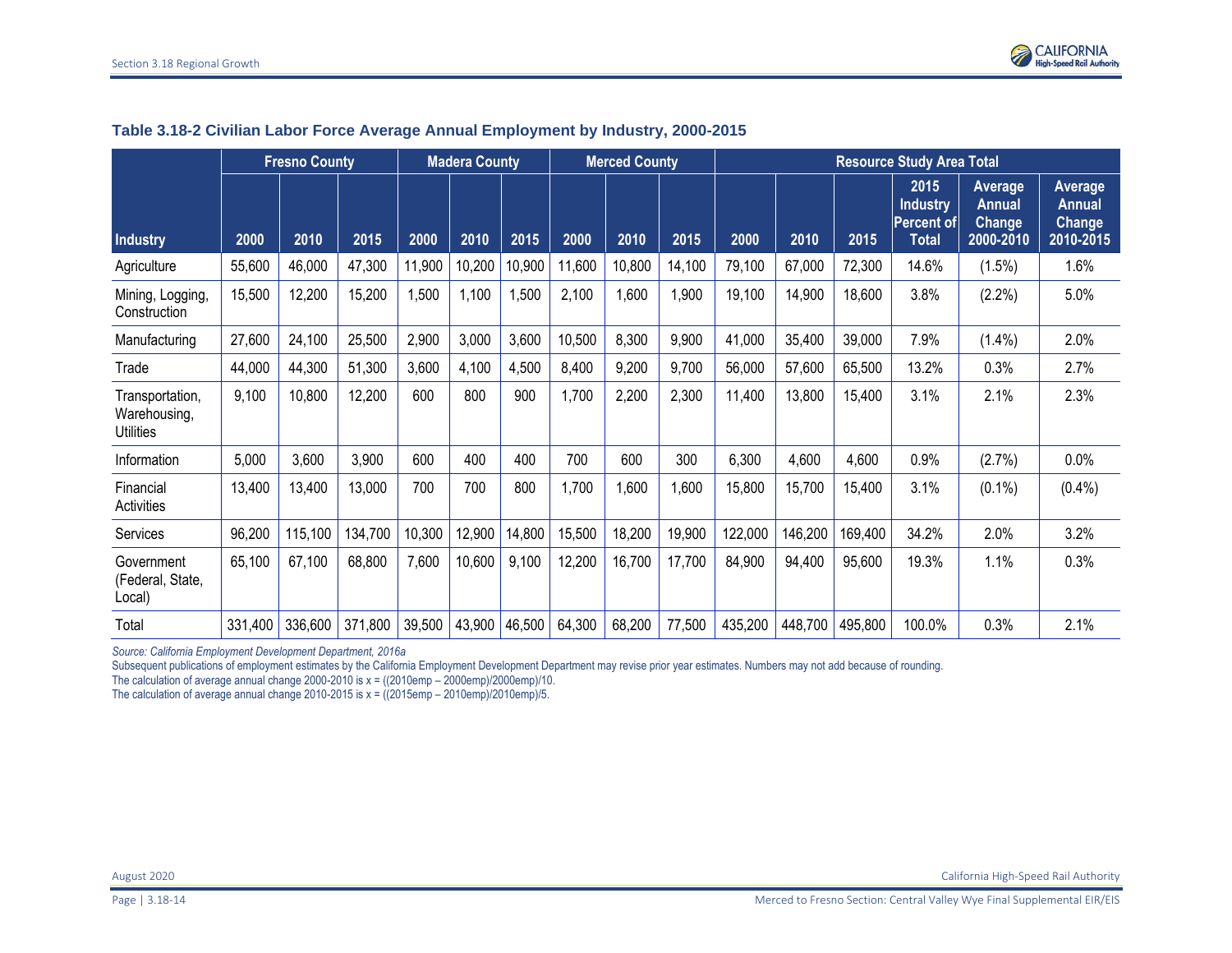

With a large proportion of the RSA employment based in agriculture, unemployment rates have historically been high because of the seasonality of farm work. For 2000, the California Employment Development Department reported unemployment for the RSA was 10.1 percent compared to less than 5 percent for the state (Table 3.18-3) (California Employment Development Department 2017b). Despite unemployment jumping to more than 12 percent for the state in 2010, the rates were higher at almost 17 percent for the RSA. Specifically, unemployment rates for Fresno, Madera, and Merced Counties were 16.7 percent, 16.6 percent, and 18.0 percent, respectively.

|                                 | 2000                  |                     |                       | 2010                | 2015                  |                     |  |
|---------------------------------|-----------------------|---------------------|-----------------------|---------------------|-----------------------|---------------------|--|
| <b>Jurisdiction</b>             | Labor<br><b>Force</b> | <b>Unemployment</b> | Labor<br><b>Force</b> | <b>Unemployment</b> | Labor<br><b>Force</b> | <b>Unemployment</b> |  |
| Fresno County                   | 388,700               | 10.4%               | 439,600               | 16.7%               | 441,300               | 10.2%               |  |
| City of Fresno                  | 204,700               | 9.8%                | 236,300               | 18.0%               | 235,900               | 11.0%               |  |
| Madera<br>County                | 55,000                | 8.7%                | 61,600                | 16.6%               | 60,000                | 10.5%               |  |
| City of<br>Chowchilla           | 3,500                 | 10.1%               | 5,100                 | 16.7%               | 4,800                 | 10.5%               |  |
| City of Madera                  | 19,300                | 12.5%               | 26,100                | 14.5%               | 26,100                | 9.0%                |  |
| Merced<br>County                | 90,400                | 9.6%                | 113,600               | 18.0%               | 114,300               | 11.3%               |  |
| City of Merced                  | 26,800                | 9.5%                | 34,200                | 17.0%               | 34,400                | 10.7%               |  |
| Resource<br>Study Area<br>Total | 534,100               | 10.1%               | 614,800               | 16.9%               | 615,600               | 10.4%               |  |
| State of<br>California          | 16,867,800            | 4.9%                | 18,336,300            | 12.2%               | 18,893,200            | 6.2%                |  |

## **Table 3.18-3 Average Annual Civilian Unemployment, 2000-2015**

*Source: California Employment Development Department, 2017b*

In the near term, projected employment rates of increase are anticipated to continue at similar growth rates to those during the years immediately following the Great Recession. The California Employment Development Department has prepared employment projections for 2020 (Table 3.18-4) (California Employment Development Department 2016b, 2016c, 2017a). Total employment is anticipated to increase an average annual 2.6 percent per year between 2015 and 2020. Considering the adverse effect the recession had on the housing market, it is not surprising that the construction industry—the major share of the mining, logging, and construction sector—is expected to show an average annual increase of 2.1 percent.

Caltrans has prepared long-term employment projections through 2040 by county (Caltrans 2014). Between 2015 and 2040, total employment in the RSA is projected to increase from 495,800 to 652,500, an increase of 156,700 or an average annual increase of 1.3 percent. Forecasts for individual counties and the construction industry, however, are generally below average annual percentage changes forecast in the near-term through 2020.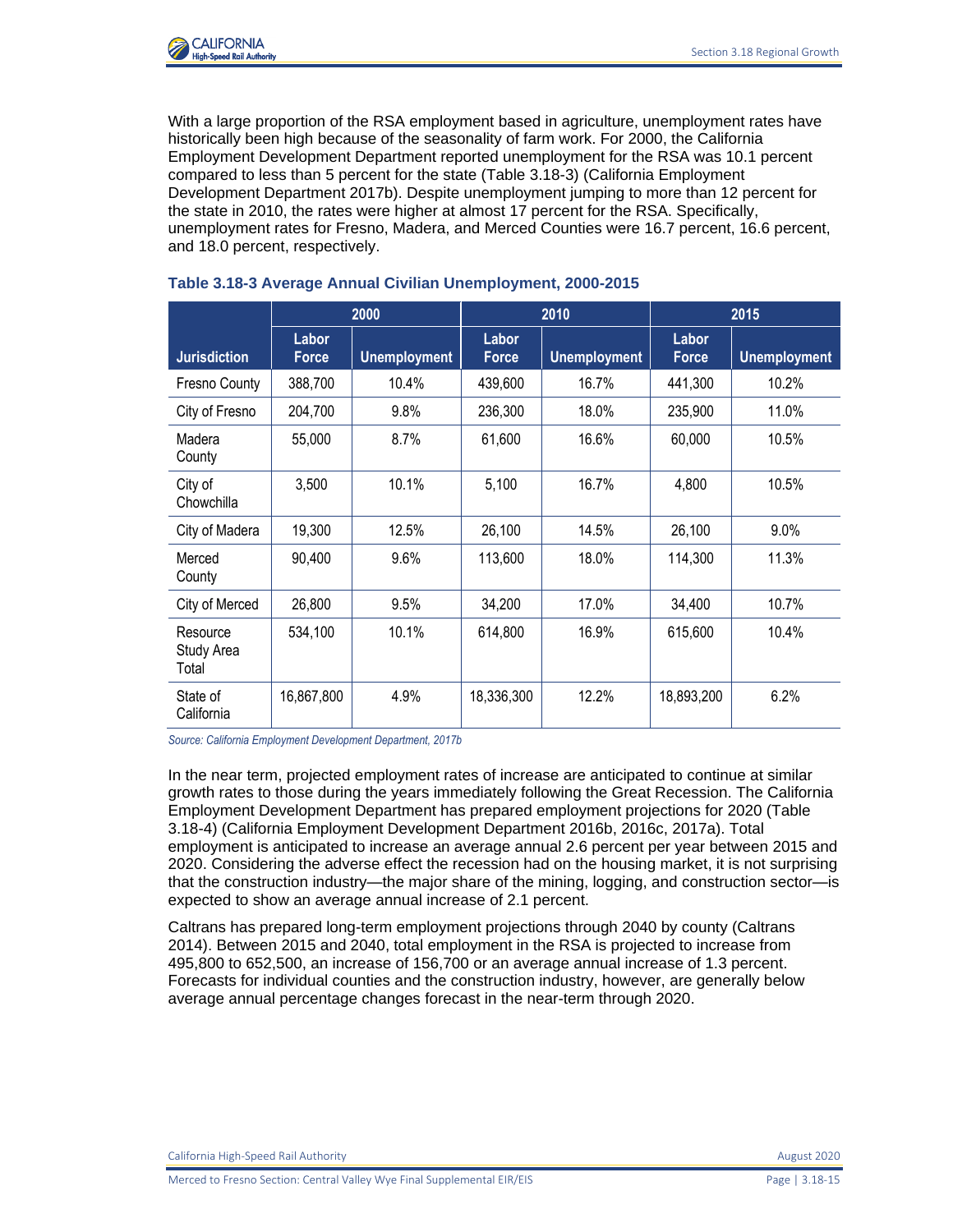|                                       | Near-Term |         |                                              | Long-Term |                                              |  |
|---------------------------------------|-----------|---------|----------------------------------------------|-----------|----------------------------------------------|--|
| <b>Jurisdiction / Industry Sector</b> | 2015      | 2020    | Average<br><b>Annual Change</b><br>2015-2020 | 2040      | <b>Average Annual</b><br>Change<br>2015-2040 |  |
| <b>Fresno County</b>                  | 371,800   | 413,240 | 2.2%                                         | 479,200   | 1.2%                                         |  |
| Mining, Logging, Construction         | 15,200    | 16,440  | 1.6%                                         | 21,500    | 1.7%                                         |  |
| <b>Madera County</b>                  | 46,500    | 59,480  | 5.6%                                         | 71,200    | 2.1%                                         |  |
| Mining, Logging, Construction         | 1,500     | 1,600   | 1.3%                                         | 2,300     | 2.1%                                         |  |
| <b>Merced County</b>                  | 77,500    | 88,520  | 2.8%                                         | 102,100   | 1.3%                                         |  |
| Mining, Logging, Construction         | 1,900     | 2,480   | 6.1%                                         | 3,100     | 2.5%                                         |  |
| Resource Study Area Total             | 495,800   | 561,240 | 2.6%                                         | 652,500   | 1.3%                                         |  |
| Mining, Logging, Construction         | 18,600    | 20,520  | 2.1%                                         | 26,900    | 1.8%                                         |  |

## **Table 3.18-4 Near-term and Long-term Employment Projections, 2015-2040**

*Source: 2015 data: California Employment Development Department, 2016a; 2020 data: California Employment Development Department, 2016b, 2016c, 2017a; and 2040 data: Caltrans, 2014*

The calculation of average annual change 2015-2020 is x = ((2020empl – 2015empl)/2015empl)/7; and, the calculation of average annual change 2015-2040 is x = ((2040empl – 2015empl)/2015empl)/25.

# **3.18.5.2 Population**

As reported in the Merced to Fresno Final EIR/EIS (Authority and FRA 2012), the population increased with relatively high annual average rates of increase in the state, RSA, and cities between 2000 and 2010. Table 3.18-5 shows the population of the RSA increased from 1,133,070 to 1,337,108—an increase of about 18 percent for those 10 years *(*CDOF 2012a; U.S. Census Bureau 2010)*.* The average annual population increases during this period for the three counties exceed 1.8 percent, with higher rates for Merced and Madera Counties and the cities in those smaller counties.

# **Table 3.18-5 Historical Population Increases, 2000-2015**

| <b>Jurisdiction</b>       | 2000       | 2010       | 2015       | <b>Change</b><br>2000-2015 | Average<br><b>Annual</b><br><b>Change</b><br>2000-2010 | <b>Average</b><br><b>Annual</b><br><b>Change</b><br>2010-2015 |
|---------------------------|------------|------------|------------|----------------------------|--------------------------------------------------------|---------------------------------------------------------------|
| <b>Fresno County</b>      | 799,407    | 930,450    | 974,871    | 175,464                    | 1.6%                                                   | 0.5%                                                          |
| City of Fresno            | 427,719    | 494,665    | 516,537    | 88,818                     | 1.6%                                                   | $0.4\%$                                                       |
| <b>Madera County</b>      | 123,109    | 150,865    | 154,850    | 31,741                     | 2.3%                                                   | 0.3%                                                          |
| City of Chowchilla        | 14,416     | 18,720     | 18,784     | 4,368                      | 3.0%                                                   | 0.0%                                                          |
| City of Madera            | 43,205     | 61,416     | 64,810     | 21,605                     | 4.2%                                                   | 0.6%                                                          |
| <b>Merced County</b>      | 210,554    | 255,793    | 269,280    | 58,726                     | 2.1%                                                   | 0.5%                                                          |
| City of Merced            | 63,893     | 78,958     | 83,131     | 19,238                     | 2.4%                                                   | 0.5%                                                          |
| Resource Study Area Total | 1,133,070  | 1,337,108  | 1,399,001  | 265,931                    | 1.8%                                                   | 0.5%                                                          |
| State of California       | 33,873,086 | 37,253,956 | 38,907,642 | 5,034,556                  | 1.0%                                                   | 0.4%                                                          |

*Source: 2000 data: California Department of Finance, 2012a; 2010 data: U.S. Census Bureau, 2010; and 2015 data: California Department of Finance, 2016a*

The 2000, 2010, and 2015 population for the resource study area total is the sum of the population numbers for the three individual counties presented in the table. The change 2000-2015 is the subtraction of the respective population numbers presented in the table. The calculation of average annual change 2000-2010 is x = ((2010pop – 2000pop)/2000pop)/10. The same formula was used to calculate the average annual change 2010-2015 except the period is reduced from 10 to 5 years. Comparing the two periods of average annual change shows the economic effects of the Great Recession on the RSA.

August 2020 California High-Speed Rail Authority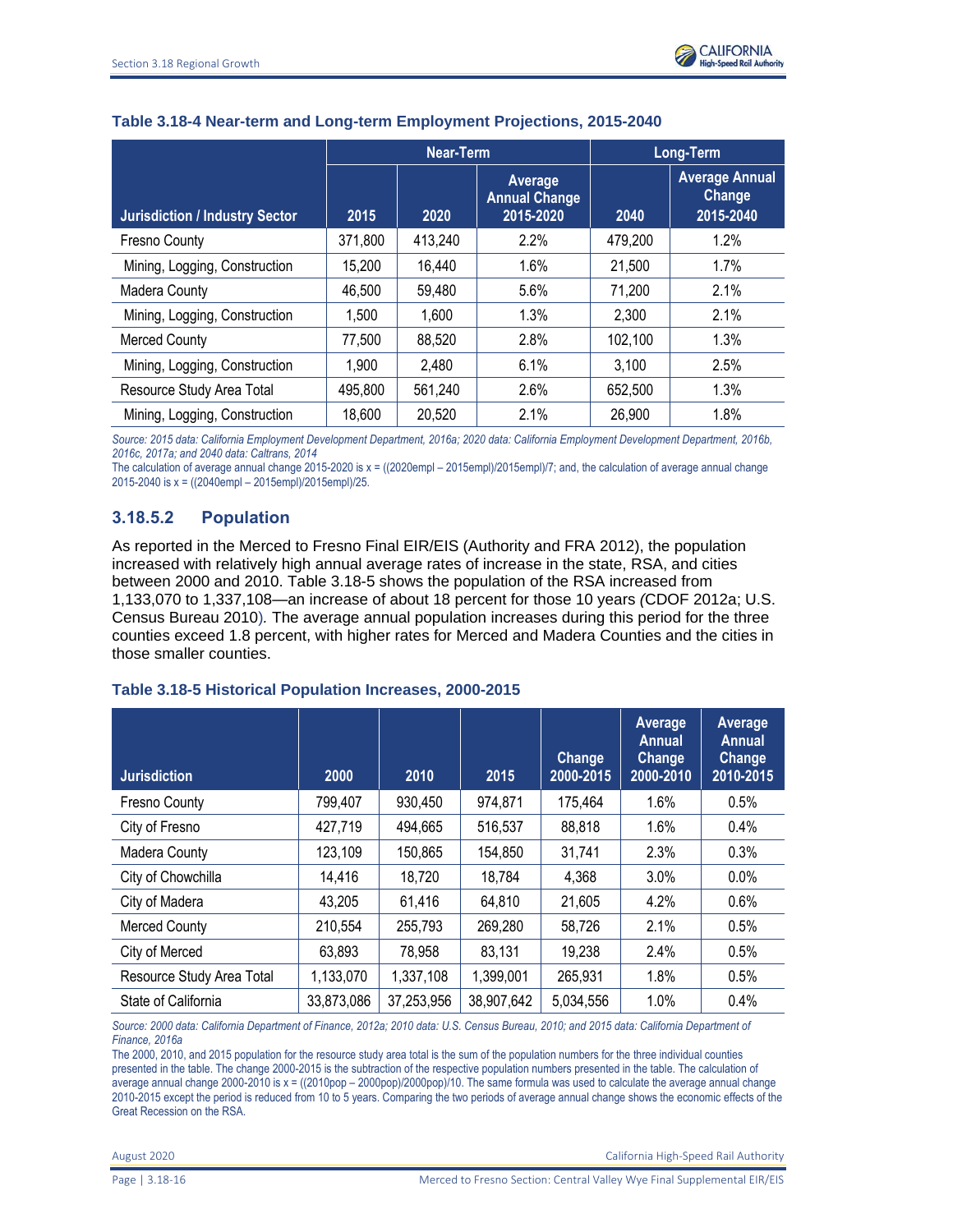

The 2000-2010 period captured the immediate effects of the Great Recession of 2007–2009, and those effects have continued to constrain population growth in the California Central Valley, including Fresno, Madera, and Merced Counties. Since 2010, the average annual increases in population for the RSA has decreased from 1.8 percent for the preceding decade to only 0.5 percent (Table 3.18-5) (U.S. Census Bureau 2010; CDOF 2016a).

The long-term population projections for the RSA reflect growth rates that are less than those between 2000 and 2010, but stronger than those between 2010 and 2015. Table 3.18-6 shows the projected population increases for the RSA through 2040 (CDOF 2014). This projection is based on an updated forecasting model that now relies on data from the 2010 census rather than the previous forecasting model that was based on the 2000 census. Between 2010 and 2040, the RSA's population is anticipated to increase by more than 624,000, a 47 percent increase (U.S. Census Bureau 2010; CDOF 2014). The calculated average annual change through 2040 is estimated to be 1.6 percent. This 2040 estimate, however, is lower than previous long-term projections published by CDOF and the 2035 estimates in the Merced to Fresno Final EIR/EIS (Authority and FRA 2012).

| <b>Jurisdiction</b>       | 2010       | 2040       | <b>Change</b><br>2010-2040 | Percentage<br><b>Change</b><br>2010-2040 | Average<br><b>Annual</b><br><b>Change</b><br>2010-2040 |
|---------------------------|------------|------------|----------------------------|------------------------------------------|--------------------------------------------------------|
| Fresno County             | 930,450    | 1,332,913  | 402,463                    | 43%                                      | 1.4%                                                   |
| Madera County             | 150,865    | 238,514    | 87,649                     | 58%                                      | 1.9%                                                   |
| Merced County             | 255,793    | 389,934    | 134,141                    | 52%                                      | 1.7%                                                   |
| Resource Study Area Total | 1,337,108  | 1,961,361  | 624,253                    | 47%                                      | 1.6%                                                   |
| State of California       | 37,253,956 | 47,233,240 | 9,979,284                  | 27%                                      | 0.9%                                                   |

### **Table 3.18-6 Population Projections, 2010 and 2040**

*Source: 2010 data: U.S. Census Bureau, 2010; 2040: data: California Department of Finance*, *2014*

The California Department of Finance does not prepare long-range population projections for individual cities. The 2010 and 2040 population for the resource study area total is the sum of the population numbers for the three individual counties presented in the table. The change 2010 to 2040 is a subtraction of the 2010 and 2040 numbers. The calculation of percentage change 2010-2040 is  $x = (2040pop / 2010pop)$  - 1. The calculation of average annual change 2010-2040 is  $x = ((2040pop - 2010pop) / 2010pop) / 30$ .

# **3.18.5.3 Housing Demand**

Housing in the RSA is largely single-family, owner-occupied housing with 70 percent of the housing being single family and more than 55 percent being owner occupied (CDOF 2015). Higher percentages characterize the rural areas in the RSA. The 459,100 housing units in 2015 are a mixture of single-family attached and multifamily buildings, as well as several mobile home dwellings, particularly in Madera and Merced Counties. Additional details on housing are provided in Section 3.12.

By 2015, the RSA housing market was recovering from the Great Recession with housing vacancy rates dropping to less than 8 percent compared to almost 9 percent in 2010 (Table 3.18-7) (CDOF 2012b and 2016b). Of the three counties, Madera County was most affected by the housing crisis during the recession with vacancy rates approaching 12 percent in 2010. These vacancy rates alone, however, mask the effects of the recession when comparing changes in average annual construction of new homes within the RSA. On average, 6,884 residential units were constructed per year between 2000 and 2010; yet on average, only 2,146 units, or 31 percent, were constructed between 2010 and 2015. Following the Great Recession, the more rural Madera and Merced Counties experienced declines to 14 and 9 percent, respectively, compared to average annual new construction between 2000 and 2010.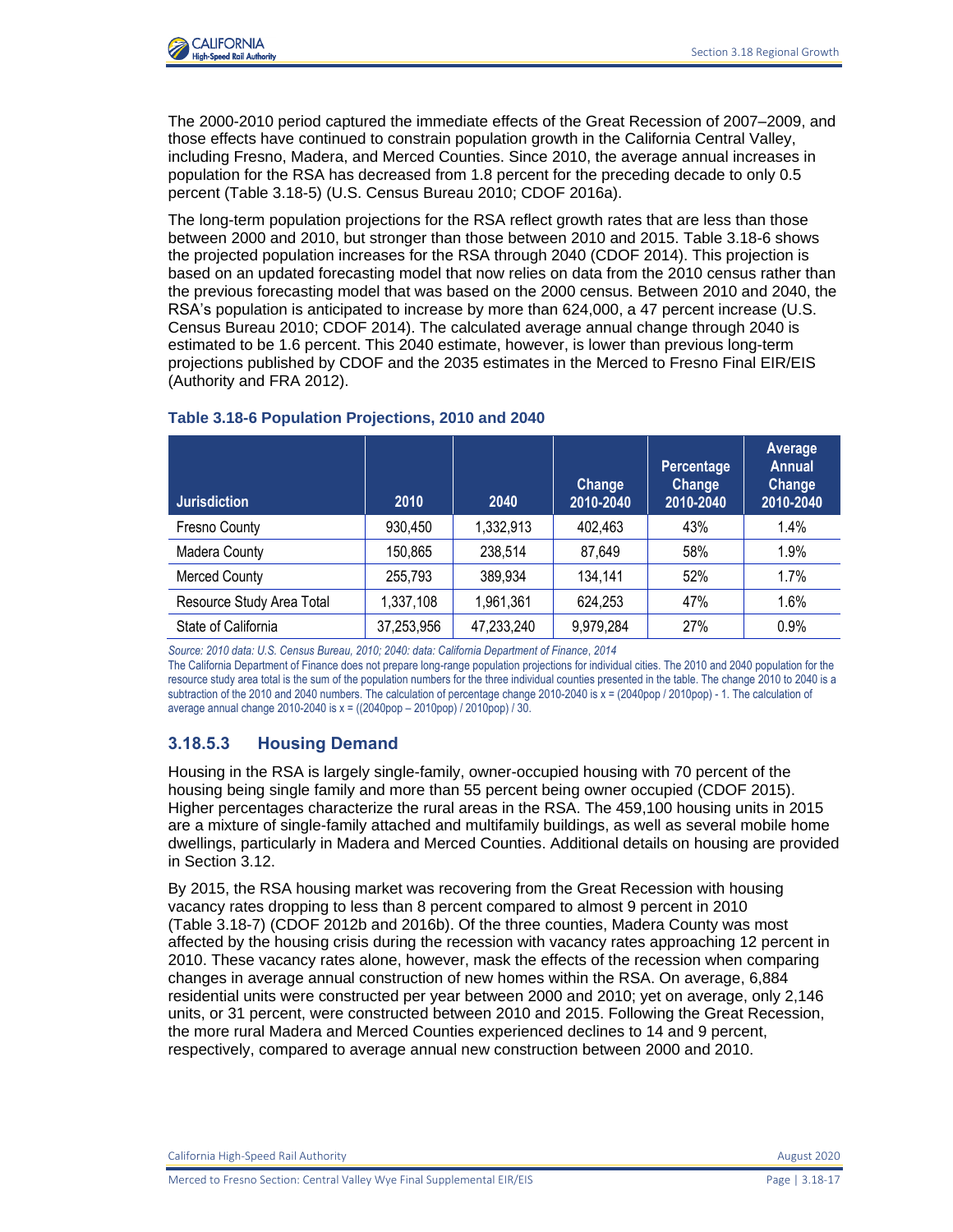

| <b>Jurisdiction</b>       | 2000<br><b>Housing</b><br><b>Units</b><br>(vacancy) | 2010<br><b>Housing</b><br><b>Units</b><br>(vacancy) | 2015<br><b>Housing</b><br><b>Units</b><br>(vacancy) | 2040<br><b>Estimated</b><br><b>Total</b><br><b>Housing</b> | <b>Increase</b><br>2015-2040 | <b>Average</b><br>Annual<br><b>Increase</b><br>2015-2040 |
|---------------------------|-----------------------------------------------------|-----------------------------------------------------|-----------------------------------------------------|------------------------------------------------------------|------------------------------|----------------------------------------------------------|
| Fresno County             | 270,767<br>$(6.6\%)$                                | 315,531<br>(8.3%)                                   | 324,941<br>$(7.6\%)$                                | 447,100                                                    | 122,200                      | 1.5%                                                     |
| Madera County             | 40,387<br>$(10.5\%)$                                | 49,140<br>$(11.9\%)$                                | 49,752<br>$(11.4\%)$                                | 77,000                                                     | 27,300                       | 2.2%                                                     |
| <b>Merced County</b>      | 68,373<br>$(6.7\%)$                                 | 83,698<br>$(9.6\%)$                                 | 84,407<br>$(6.2\%)$                                 | 124,800                                                    | 40.400                       | 1.9%                                                     |
| Resource Study Area Total | 379,527<br>(7.0%)                                   | 448,369<br>$(8.9\%)$                                | 459,100<br>$(7.8\%)$                                | 648.900                                                    | 189,900                      | 1.7%                                                     |

#### **Table 3.18-7 Historical and Projected Housing Units, 2000–2040**

*Source: 2000 and 2010 data: California Department of Finance (CDOF), 2012b; 2015 data; CDOF, 2016b; assumed data for 2040 calculations*: *CDOF, 2014 and 2015*

The 2040 housing estimate was calculated based on the projected 2040 population (CDOF 2014) divided by the 2030 countywide average persons per household (CDOF 2015) to account for anticipated decreases in overall rates of persons per household. Projected estimates are not available for 2040. This equals occupied households and increased households an additional conservative 5% for unoccupied dwellings to give a total estimated 2040 total for housing.

In the immediate aftermath of the Great Recession, the RSA experienced a dramatic increase in home foreclosure rates. For Merced County, the rate was nearly double that for all of California with approximately 24,000 foreclosure filings between June 2007 and May 2009 (Merced County 2013). The foreclosures resulted in a very large over-supply of houses and pushed median home values in 2009 down to less than one-third the value in 2005, a value more comparable to home values in the mid-1990s. With high rates of foreclosures, owner-occupancy rates in the threecounty area declined.

With a rapidly growing population and a return to economic stability and growth, the long-term demand for housing is forecast to require construction of a large number of housing units through 2040. Overall, almost 190,000 housing units are calculated to be needed to meet this demand (Table 3.18-7). This is an increase of an estimated 41 percent compared to the 2015 total number of housing units.

This residential development is anticipated to be accommodated within the counties and municipalities in the RSA. The preparation of a housing element is one of the state-mandated elements for local government general plans. State housing law also requires local governments to demonstrate every 5 years in their housing elements that each jurisdiction can accommodate their proportional share of the state housing needs allocation. This requires local governments to review existing housing inventory, available land for residential development or redevelopment, current zoning designations, planned land uses, and development code requirements to estimate the residential build-out or capacity of each community.

# **3.18.6 Environmental Consequences**

# **3.18.6.1 Overview**

This section evaluates how the No Project Alternative and the Central Valley Wye alternatives could affect regional growth. The impacts of the Central Valley Wye alternatives are described and organized in Section 3.18.6.3, Central Valley Wye Alternatives, as follows:

### **Construction Impacts**

- Common Regional Growth Impacts
- Construction-Related Employment Impacts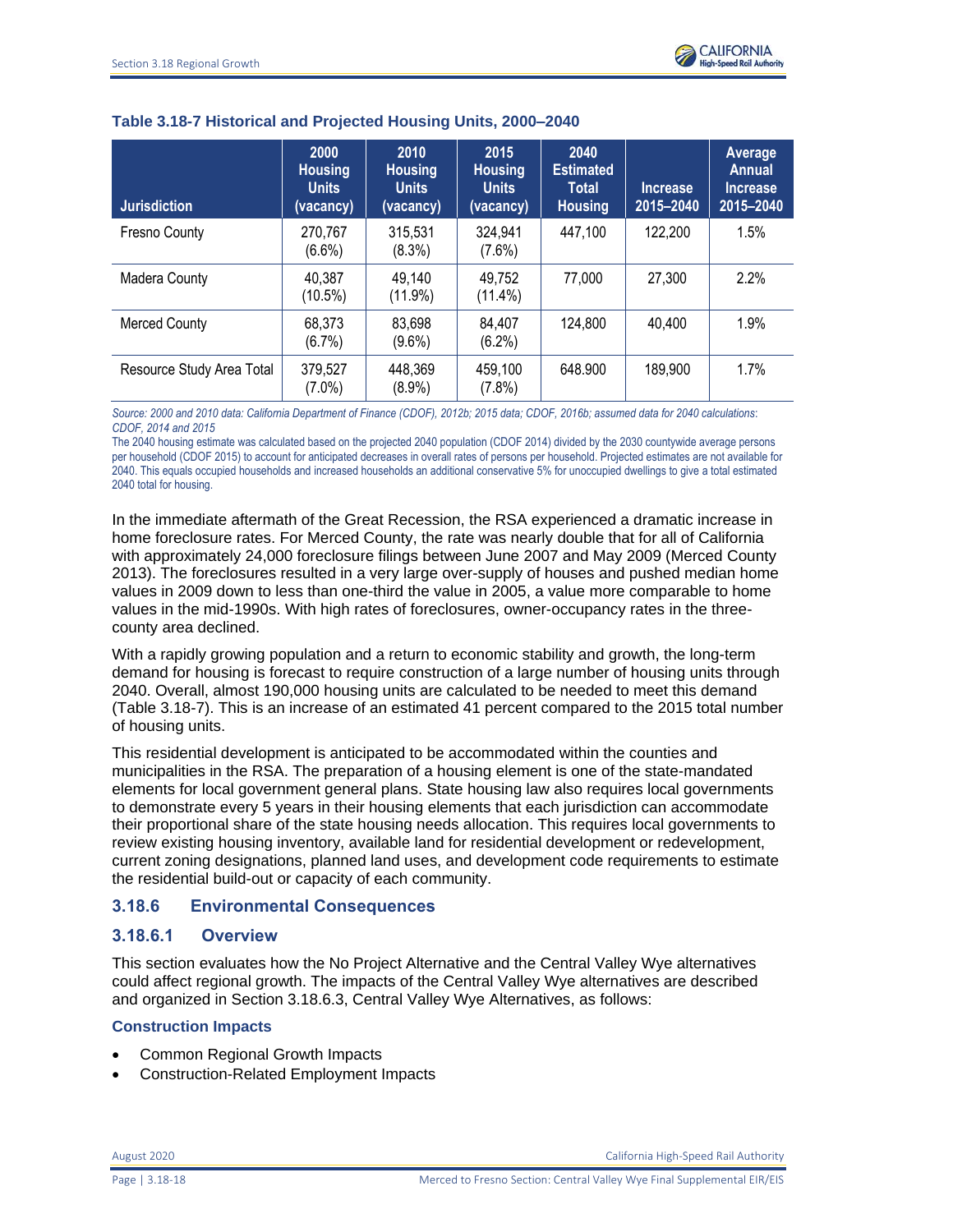

#### **Operation Impacts**

- Common Regional Growth Impacts
- Operations-Related Employment Impacts
- Operations-Related Population Impacts
- Systemwide Improved Transportation Accessibility Impacts
- Overall Operations Effects on Regional Growth

#### **3.18.6.2 No Project Alternative**

Under the No Project Alternative, the RSA is forecast to experience population growth between 2010 and 2040 that is largely attributable to higher birth rates compared to urbanized regions in California (Section 3.18.5.2, Population). In 2010, the U.S. census reported the population of Merced County was approximately 255,800, whereas the population of Madera County was approximately 150,900 and Fresno County was 930,450. Between 2010 and 2040, CDOF has forecast the population within the RSA will increase from approximately 1,337,108 to 1,961,361 an increase exceeding 46 percent (Table 3.18-6) (CDOF 2014).

Forecast long-term employment for the RSA reflects out-migration for employment opportunities as well as the historical high rates of unemployment (Section 3.18.5.1, Employment and Unemployment). For 2015, the California Employment Development Department estimates total employment in the RSA was 495,800 (California Employment Development Department 2016a). Employment in Merced County is forecast to increase from 77,500 in 2015 to 102,100 by 2040 a 31 percent change (Caltrans 2014). In less populated Madera County, employment is forecast to increase from 46,500 to 71,200—a 53 percent increase. The increase for Fresno County is considerably less as a percentage increase, but still considerable at 107,400 considering the comparably larger labor force. In total, employment in the RSA is forecast to increase by more than 156,700 by 2040—a 31.6 percent increase.

With an estimated 70 percent of the population in the RSA and about 75 percent of total employment, Fresno County has recovered faster than Madera and Merced Counties based on increased employment and lower rates of unemployment in the years following the Great Recession. Local business leaders have noted increased business activity, hiring additional workers by local businesses, and increased interest in relocating businesses to the county (Parsons Brinckerhoff 2015). The City of Fresno also has undertaken public works projects in the downtown area in an effort to restore economic vitality, and the county government is looking to expand tourism.

Long term, Fresno County is anticipated to continue to be the economic backbone and cultural hub of the RSA. Agricultural production and the associated food processing comprising about half of all manufacturing employment in the RSA will anchor future economic growth. Job growth, however, is anticipated to be focused in professional services, healthcare, education, and government. Increased secondary and higher education graduation and labor force training will help expand the economy.

With the northern portion of the RSA close to the strong high-tech economy in San Jose and surrounding communities, future economic growth also is anticipated to receive some benefit from the economic expansion in the Bay Area (Parsons Brinckerhoff 2015). Some residents within the RSA currently take advantage of employment opportunities and leave each morning to commute over Pacheco Pass to jobs in the Bay Area. Many of these residents, primarily from Merced County, prefer the less dense, more rural, and more affordable cost of housing despite the additional time spent commuting to their place of employment. In recent years, some hightech businesses, including rocket testing and manufacturing companies, have relocated from the Bay Area to Merced County.

Located farther south and east, rural Madera County has experienced a slow recovery from the Great Recession (Parsons Brinckerhoff 2015). Agriculture is anticipated to continue to be the base of the county's economy. The county has a rapidly growing population, but faces challenges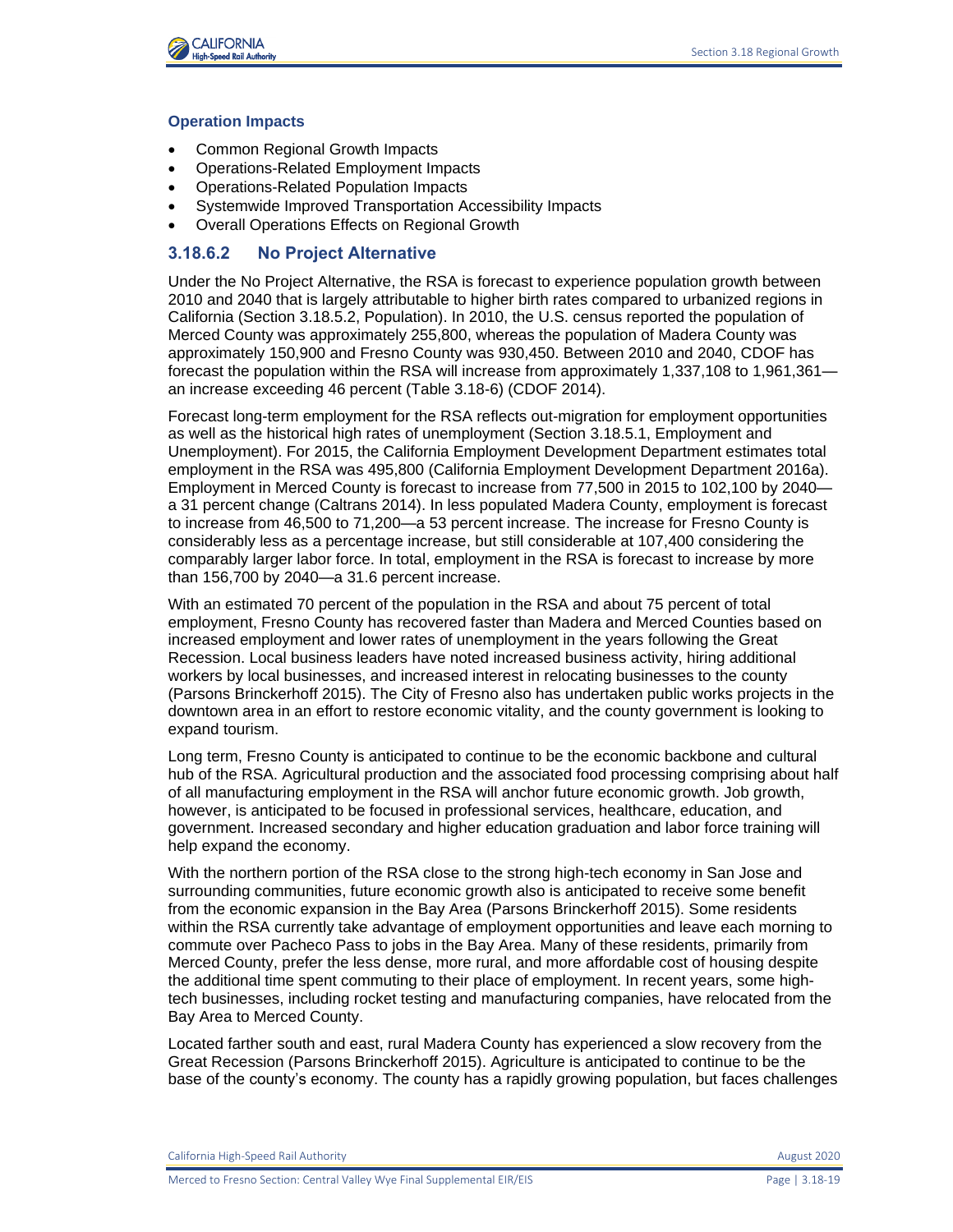because many workers do not possess the skills or education necessary to compete for jobs (e.g., high school diplomas, technical certificates, or advanced degrees).

Future growth within the RSA will be defined by land use plans and development regulations adopted by counties and cities to encourage infill and higher-density development in the urbanizing areas and to help preserve productive agricultural lands consistent with the 2015 State Environmental Goals and Policies and Sustainable Communities and Climate Protection Act of 2008 (see Section 3.18.2.2 and Section 3.18.2.3, respectively). These updated plans include accommodating future growth within existing city limits and established urban spheres of influence for the communities in the three counties. The communities have adequate land area to accommodate their share of the state-forecast population and employment growth in the decades to come.

# **3.18.6.3 Central Valley Wye Alternatives**

The Central Valley Wye alternatives would result in little short-term or longer-term residential and commercial/industrial growth in the RSA. The construction of the HSR system is consistent with the long-term land use plans adopted by communities within the RSA. The following sections discuss common regional growth impacts, and the construction and operations impacts of the alternatives.

### **Construction Impacts**

## *Common Regional Growth Impacts*

The start of construction for the Central Valley Wye alternatives would be preceded by property acquisition of the right-of-way for HSR tracks and associated ancillary facilities. Some parcels, including buildings or other facilities or improvements, would be purchased outright. In most cases, however, narrow strips of land would be purchased along the edges of large parcels, primarily agricultural properties, either for temporary construction activities or for permanent use. The purchase and relocation of land uses would temporarily or permanently disrupt both residential and commercial/industrial property owners and business owners along the selected Central Valley Wye alternative corridor. For owners of some large agricultural properties, purchased land would remove property from continued agricultural production. From 16 (SR 152 (North) to Road 11 Wye Alternative) to 29 (Avenue 21 to Road 13 Wye Alternative) agricultural facilities would be displaced and from two (SR 152 (North) to Road 19 Wye Alternative and SR 152 (North) to Road 11 Wye Alternative) to five (SR 152 (North) to Road 13 Wye Alternative) dairies may need to be relocated or reconfigured for continued agricultural production (Table 3.12-13). The land acquired for right-of-way would change to public transportation use and would no longer generate property tax revenues for local governments (Section 3.12). However, the total amount of land that would need to be purchased is a very small proportion of all land by type within the RSA. In particular, the amount of agricultural land acquired would not change overall agricultural production within the RSA under any of the Central Valley Wye alternatives (Section 3.12).

Construction work for all Central Valley Wye alternatives would occur within the acquired HSR right-of-way and within purchased temporary construction easements adjacent to the right-of-way. Although construction could occur in several locations at once, in general, the work would progress along the selected Central Valley Wye alternative alignment such that construction in any one area would be of short duration during the overall 4-year construction period. The Central Valley Wye alternatives do not include stations or a heavy maintenance facility, thus limiting construction activities. Disruptions to adjacent property owners and traffic near construction activities would also be of short duration. Access to properties, businesses, commercial buildings, and residences would be provided throughout the construction period.

The number of construction-related workers required to construct the Central Valley Wye alternatives has been estimated (refer to the next section entitled Construction-Related Employment Impacts), and it would be small compared to forecast construction employment in the RSA. Some workers could relocate to communities within the RSA for construction jobs; however, local training programs, requirements to hire small businesses, and trained workers involved in current HSR system construction packages would discourage such relocations.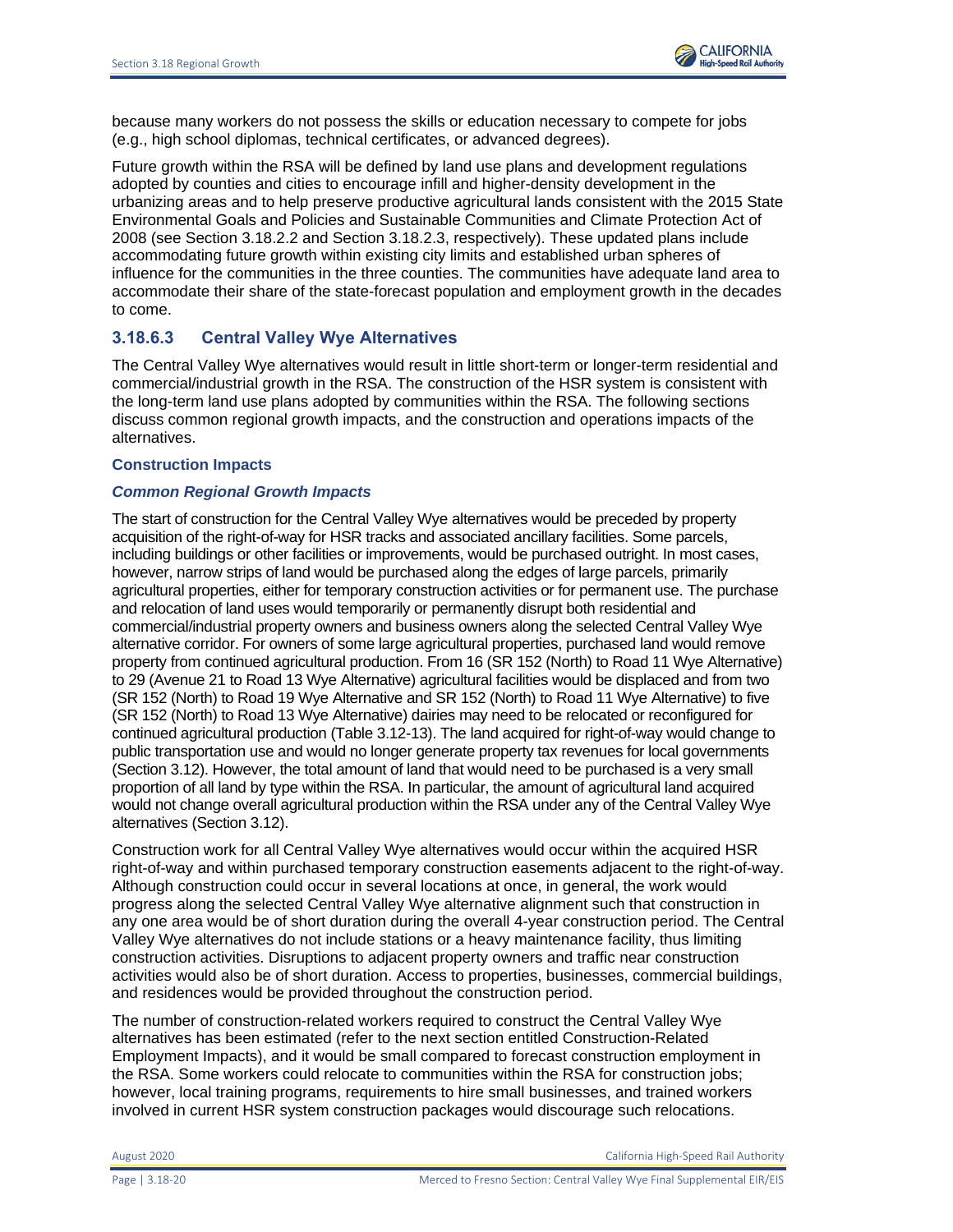

#### *Construction-Related Employment Impacts*

The construction of any the four Central Valley Wye alternatives would result in new near-term construction-related employment. The contractor would hire firms to provide construction services as well as hire workers directly, most of them from the RSA. Some workers with very specialized skills may be hired from outside of the RSA and brought to the construction site for short periods. Purchases in local cities and communities by the contractor and expenditures by construction workers also would indirectly increase the demand for workers.

Since the start of construction on the first construction package in 2013, the Authority and others have been implementing a variety of programs to increase the ability of local workers and construction firms to compete and obtain construction jobs associated with the HSR system. Through a cooperative partnership with skilled craft unions, the Authority is promoting and helping to implement education, pre-apprenticeship, and apprenticeship training programs. These activities focus on identifying economically disadvantaged communities along the HSR system corridor, including the alignments for the Central Valley Wye alternatives, particularly to help lower-income persons and persons receiving public assistance, single parents, persons with no high school or General Education Development diploma, and/or those who suffer from chronic unemployment compete for available jobs. Community organizations such as the Madera County Workforce Assistance Center and the Fresno Regional Workforce Investment Board also are working with individuals and community groups to get workers trained, re-trained, and certified for upcoming construction work. The Authority's web page and community outreach activities are providing early communication about hiring opportunities to bid on upcoming construction contracts. In January 2017, the Authority held a job fair in Chowchilla where prospective workers could learn about employment opportunities and the hiring process directly from contractors, unions, and local firms. Moreover, through the Community Benefits Agreement, the Authority requires each prime contractor of an awarded construction package to commit 30 percent of all construction dollars to hiring small businesses, including separate goals for the hiring of disadvantaged and disabled veteran businesses. As such, the contractors have their own jobs coordinator, web page describing employment opportunities, and job workshops to help them meet these goals. (For additional information on the Community Benefits Agreement, see [https://www.hsr.ca.gov/business/general/community\\_benefits.aspx](https://www.hsr.ca.gov/business/general/community_benefits.aspx).)

Consistent with the methods described in Section 3.18.4.3, estimates for construction employment impacts are based on the capital cost estimates for each of the Central Valley Wye alternatives (Table 3.18-8) (Authority 2016b). The direct, indirect/induced, and total employment for peak-year construction 2020 is estimated by calculating the proportional share based on the local construction expenditures to estimated construction employment presented in the Merced to Fresno Final EIR/EIS (Authority and FRA 2012) for the Merced to Fresno Section: Hybrid Alternative. Using this approach, the Central Valley Wye alternatives would create approximately 820 (SR 152 (North) to Road 11 Wye Alternative) to 950 (SR 152 (North) to Road 19 Wye Alternative) annual job years<sup>3</sup> of direct construction jobs within the RSA during the 2020 peak year of construction (Table 3.18-9).

| Cost                     | SR 152 (North) to<br>Road 13<br><b>Wye Alternative</b> | SR 152 (North) to<br>Road 19<br><b>Wye Alternative</b> | <b>Avenue 21</b><br>to Road 13<br><b>Wye Alternative</b> | SR 152 (North) to<br>Road 11<br><b>Wye Alternative</b> |
|--------------------------|--------------------------------------------------------|--------------------------------------------------------|----------------------------------------------------------|--------------------------------------------------------|
| Capital Cost             | \$3,834,181                                            | \$4,208,116                                            | \$3,764,704                                              | \$3,613,068                                            |
| <b>Construction Cost</b> | \$3,182,370                                            | \$3,492,736                                            | \$3,124,704                                              | \$2,998,846                                            |
| Local Construction Cost  | \$1,113,830                                            | \$1,222,458                                            | \$1,093,647                                              | \$1,049,596                                            |

#### **Table 3.18-8 Cost Estimates by Alternative (2015 \$Thousands)**

*Source: Authority, 2016*

 $3$  One annual job year is equivalent to one full-time job for a period of one year.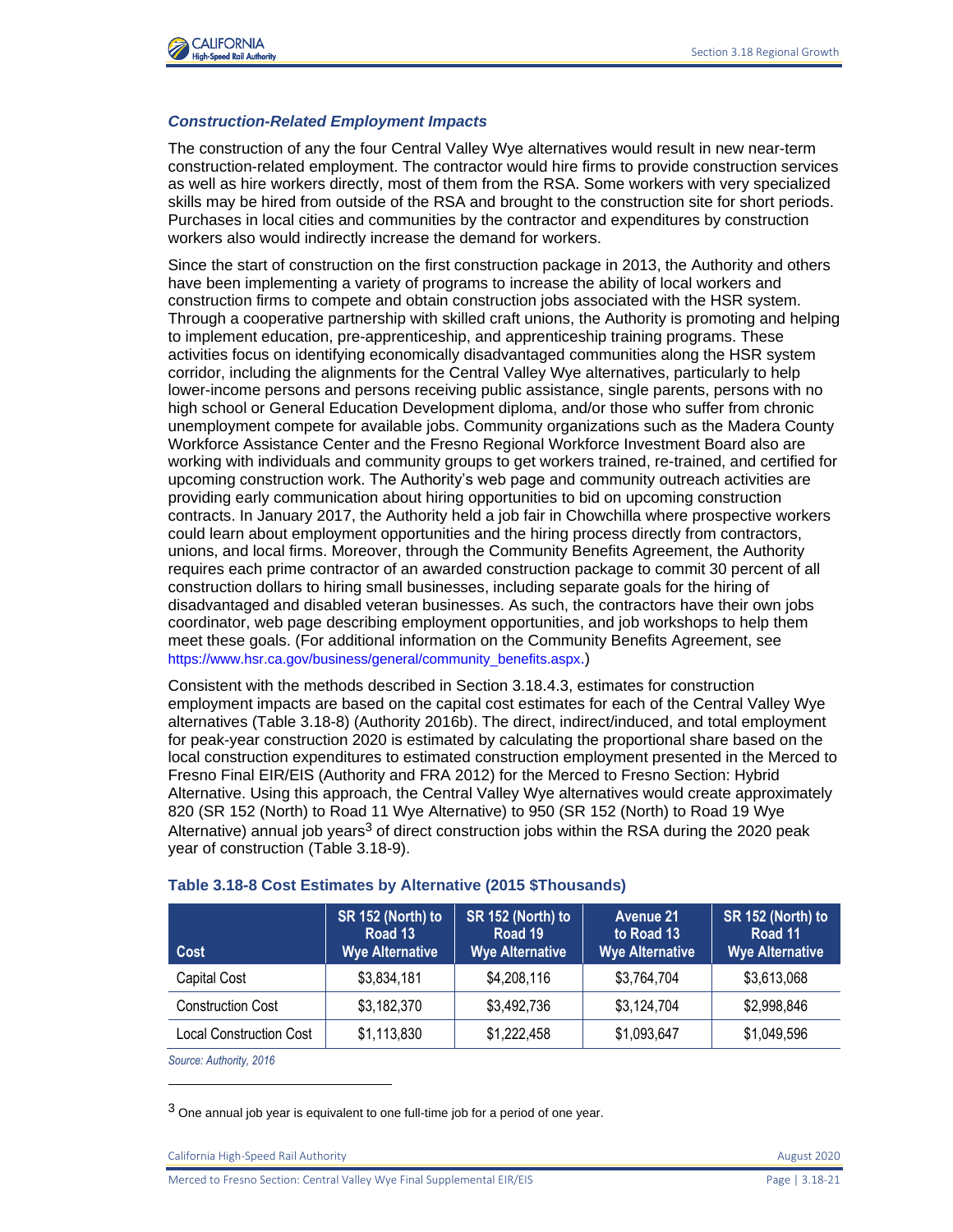|                          | SR 152 (North) to<br>Road 13 | SR 152 (North) to<br>Road 19 | <b>Avenue 21</b><br>to Road 13 | SR 152 (North) to<br>Road 11 |
|--------------------------|------------------------------|------------------------------|--------------------------------|------------------------------|
| <b>Construction Year</b> | <b>Wye Alternative</b>       | <b>Wye Alternative</b>       | <b>Wye Alternative</b>         | <b>Wye Alternative</b>       |
| Year 1                   |                              |                              |                                |                              |
| <b>Direct</b>            | 620                          | 680                          | 610                            | 580                          |
| Indirect/Induced         | 1,530                        | 1,680                        | 1,510                          | 1,450                        |
| Total                    | 2,150                        | 2,360                        | 2,120                          | 2,030                        |
| Year 2 (Peak-Year 2020)  |                              |                              |                                |                              |
| <b>Direct</b>            | 870                          | 950                          | 850                            | 820                          |
| Indirect/Induced         | 2,150                        | 2,360                        | 2,110                          | 2,020                        |
| Total                    | 3,020                        | 3,310                        | 2,960                          | 2,840                        |
| Year <sub>3</sub>        |                              |                              |                                |                              |
| <b>Direct</b>            | 620                          | 680                          | 610                            | 580                          |
| Indirect/Induced         | 1,530                        | 1,680                        | 1,510                          | 1,450                        |
| Total                    | 2,150                        | 2,360                        | 2,120                          | 2,030                        |
| Year 4                   |                              |                              |                                |                              |
| <b>Direct</b>            | 370                          | 410                          | 370                            | 350                          |
| Indirect/Induced         | 920                          | 1,010                        | 900                            | 870                          |
| Total                    | 1,290                        | 1,420                        | 1,270                          | 1,220                        |
| <b>TOTAL</b>             |                              |                              |                                |                              |
| <b>Direct</b>            | 2,480                        | 2,720                        | 2,440                          | 2,330                        |
| Indirect/Induced         | 6,130                        | 6,730                        | 6,030                          | 5,790                        |
| Total                    | 8,610                        | 9,450                        | 8,470                          | 8,120                        |

### **Table 3.18-9 Construction Employment Effects by Alternative**

*Source: Authority, 2018*

To determine if this demand for additional construction workers in the RSA would be a large share of forecast construction-sector employment, the analysis conservatively used the top range of peak jobs, 950 construction jobs for the SR 152 (North) to Road 19 Wye Alternative. In 2020, forecast total employment for the RSA would be approximately 561,240, with 20,520 jobs forecast for the construction, mining, and logging sector based on updated data (Table 3.18-4) (California Employment Development Department 2016b, 2016c, 2017a).4 The estimate of peak construction-year employment of up to 950 additional construction workers for the SR 152 (North) to Road 19 Wye Alternative, the most of all the alternatives, would account for approximately 5 percent of the forecast construction employment in 2020 (Table 3.18-10). As with the analysis in Section 3.18 of the Merced to Fresno Final EIR/EIS (Authority and FRA 2012), this number represents a small increase in demand for construction workers when compared to total forecast employment in the sector. The increase in demand for construction workers would be lowest under the SR 152 (North) to Road 11 Wye Alternative, which would generate 820 annual jobs in peak construction year 2020, accounting for approximately 4 percent of the forecast construction employment. As such, with a demand for approximately 4 to 5 percent of the construction labor force in the RSA, the local work force is anticipated to be able to meet the demand for construction workers under all of the Central Valley Wye alternatives.

August 2020 California High-Speed Rail Authority

<sup>&</sup>lt;sup>4</sup> The construction data is combined with the mining and logging sectors because of the very small employment in these other two sectors and the need to maintain confidentiality.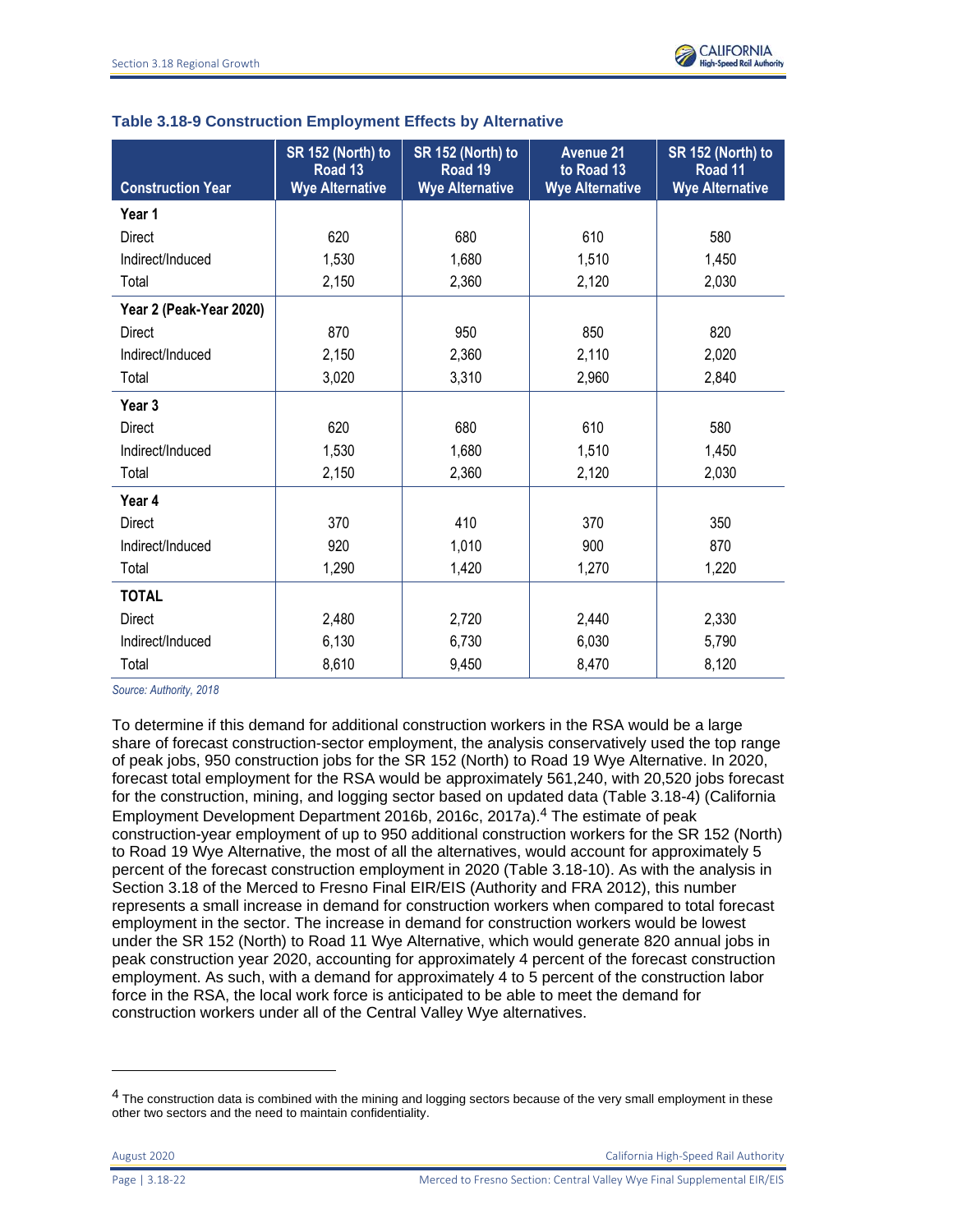

| <b>Construction Year</b>       | <b>RSA</b><br><b>Forecast</b><br><b>Employment</b><br>2020 | <b>SR 152</b><br>(North) to<br>Road 13<br><b>Wye</b><br><b>Alternative</b> | <b>SR 152</b><br>(North) to<br>Road 19<br><b>Wye</b><br><b>Alternative</b> | Avenue 21 to<br>Road 13 Wye<br><b>Alternative</b> | <b>SR 152</b><br>(North) to<br>Road 11<br><b>Wye</b><br><b>Alternative</b> |
|--------------------------------|------------------------------------------------------------|----------------------------------------------------------------------------|----------------------------------------------------------------------------|---------------------------------------------------|----------------------------------------------------------------------------|
| Year 2 (Peak-Year 2020)        |                                                            |                                                                            |                                                                            |                                                   |                                                                            |
| Direct - Construction Sector   | 20,520                                                     | 870                                                                        | 950                                                                        | 850                                               | 820                                                                        |
| % of Forecast Employment       |                                                            | 4%                                                                         | 5%                                                                         | 4%                                                | 4%                                                                         |
| Total - All Employment Sectors | 561,240                                                    | 3,020                                                                      | 3,310                                                                      | 2,960                                             | 2,840                                                                      |
| % of Forecast Employment       |                                                            | $< 1\%$                                                                    | $< 1\%$                                                                    | $< 1\%$                                           | $1\%$                                                                      |

#### **Table 3.18-10 Peak Demand for Workers by Alternative**

*Source: 2020 data: California Employment Development Department, 2016b and 2016c*

This conclusion, however, is based on a slightly different rationale than was discussed in Section 3.18 of the Merced to Fresno Final EIR/EIS (Authority and FRA 2012). In that document published in 2012, data indicated that the 2010 unemployment rate in the RSA was estimated to be 17.0 percent—almost one in six workers. The analysis assumed that a similar high unemployment rate would continue for the foreseeable future and would indicate that a large number of construction-sector workers would be available to meet the demand. However, with the recovery from the Great Recession, more recent data published by the California Employment Development Department reported 2010 unemployment for the RSA was 16.9 percent (Table 3.18-3) (California Employment Development Department 2017b). Moreover, additional years have now passed and the economy has improved such that the 2015 estimated unemployment rate declined to 10.4 percent, nearly the same rate of unemployment in 2000, although still high compared to the state as a whole (Table 3.18-3). As such, relatively high unemployment may continue and may contribute to why the construction labor force in the RSA is anticipated to meet the demand for construction workers to construct the Central Valley Wye alternatives. More importantly, however, the RSA is anticipated to meet the demand for construction workers because the demand is estimated to comprise a small percentage of the construction employment projected for 2020 under all four of the Central Valley Wye alternatives.

Workers residing in the RSA and desiring to obtain employment also are anticipated to qualify for jobs associated with construction of the Central Valley Wye alternatives. Workers would be able to take advantage of the many training and certification programs active within the RSA to compete for available jobs. Secondly, construction on the HSR system was initiated in 2013, and construction packages (CP) have been awarded for portions of the HSR system in proximity to the RSA. The CP-1 covers track and station construction between the planned Madera Station and slightly south of the planned Fresno Station; and CP-2-3 continues along the corridor from Fresno south through the San Joaquin Valley to just north of the Kern County boundary. Trained workers can seek out employment opportunities with firms and unions currently working on one of the awarded construction packages to gain work experience directly applicable to employment opportunities that would be available with the selected construction contractor and subcontractor firms that would be selected to construct any one of the Central Valley Wye alternatives. Many construction workers residing in the RSA likely would already have HSR system construction experience by the time construction contractors and subcontracting firms would be hiring for construction of the Central Valley Wye.

In addition, the large construction work force within the RSA available to meet the demand for construction workers, including trained workers and those with HSR system construction experience, would be expected to discourage construction workers residing outside of the RSA from moving to the RSA and seeking employment opportunities. Historical unemployment has been higher than the urbanized regions of the state. Before the Great Recession of 2007–2009, unemployment from 2001– 2006 exceeded 8 percent, but included some years when unemployment was 10 percent or higher. The Authority has been working with local organizations to increase training opportunities to improve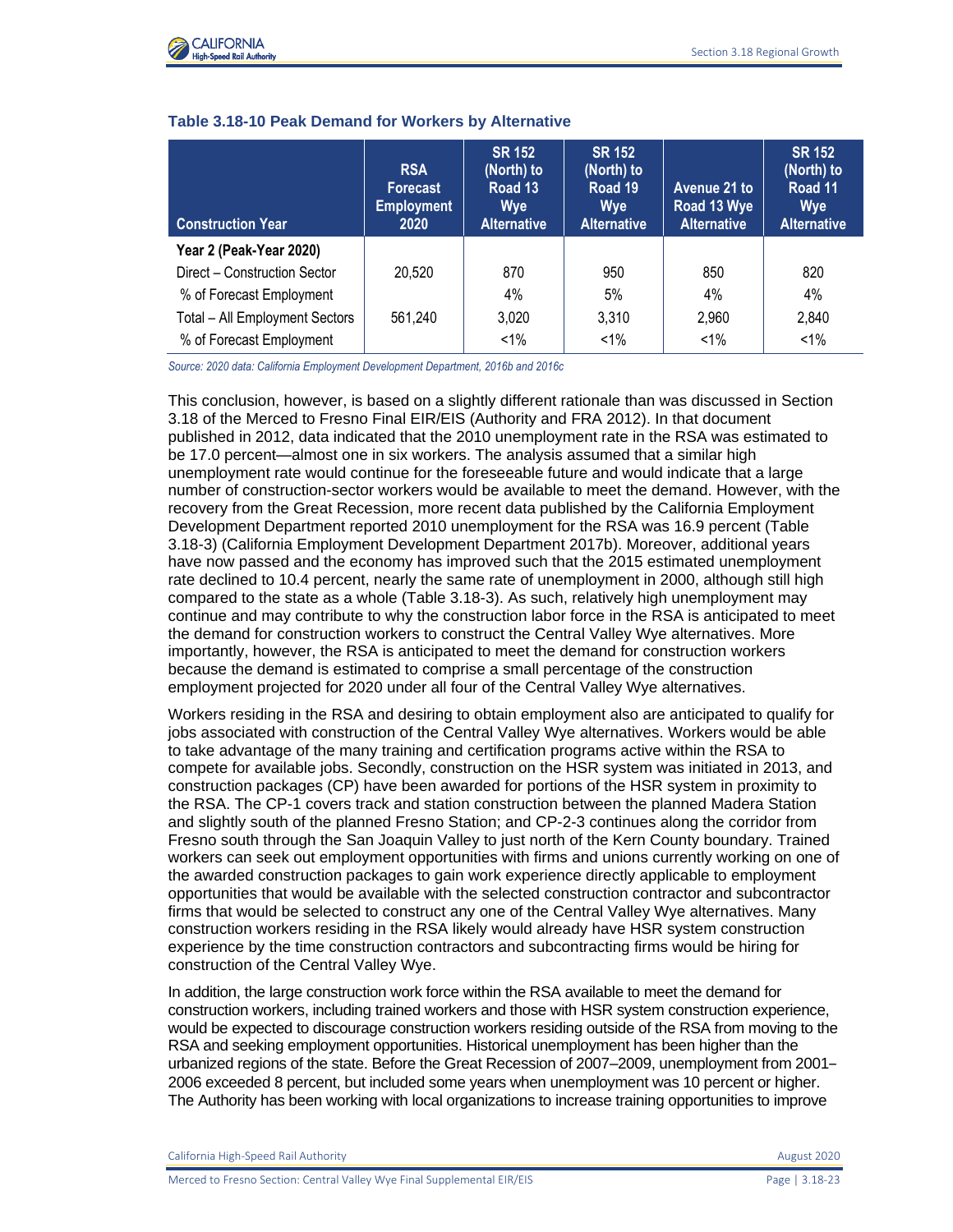opportunities for local workers who would like to do construction work. Contract requirements that 30 percent of the construction expenditures go to small businesses also would increase opportunities for local workers. It is therefore unlikely that workers would move to communities within the RSA for employment opportunities or move their families to these communities. Therefore, the small cities and towns near to the selected Central Valley Wye alternative alignment would not be expected to experience a large influx of new residents associated with construction, nor would local government services, emergency responders, or schools experience a large increase in demand for services from potential new residents.

As described in the Merced to Fresno Final EIR/EIS (Authority and FRA 2012), the RIMS II analysis showed the demand for construction workers would also create a demand for additional indirect and induced workers to fill jobs in other sectors of the economy. Using the analysis for the Merced to Fresno Section: Hybrid Alternative, the SR 152 (North) to Road 19 Wye Alternative would create the highest demand for indirect and induced jobs, up to about 2,360 annual job years, in the RSA during the peak year of construction in 2020 (Table 3.18-9). At the low end of the range, the SR 152 (North) to Road 11 Wye Alternative would create a demand for about 2,020 indirect and induced annual job years during the peak year. Combined, direct, indirect, and induced jobs during the peak year of construction would range from 2,840 for the SR 152 (North) to Road 11 Wye Alternative to 3,310 for the SR 152 (North) to Road 19 Wye Alternative, or somewhat less than 1 percent above the 2020 forecast total employment for the RSA. Over the construction period, the high demand for workers would reach 9,450 direct, indirect, and induced annual job years for the SR 152 (North) to Road 19 Wye Alternative, and the low demand would total 8,120 direct, indirect, and induced annual job years for the SR 152 (North) to Road 11 Wye Alternative. The demand for construction-related workers would be a benefit to employment in the RSA under all of the alternatives, but highest under the SR 152 (North) to Road 19 Wye Alternative and lowest under the SR 152 (North) to Road 11 Wye Alternative.

As such, construction activities under any of the Central Valley Wye alternatives is not expected to increase regional growth in the RSA. As shown in Table 3.18-8, the estimated capital costs, total construction costs, and local construction costs for each of the four Central Valley Wye alternatives are very similar, thus the calculated estimates based on local construction expenditures related to direct, indirect, and induced employment for the four alternatives also are similar (Table 3.18-9). The anticipated 2020 peak demand for direct employment (constructionsector jobs) as well as total employment account for 4 to 5 percent and less than 1 percent of 2020 forecast construction-sector and total employment, respectively, for all Central Valley Wye alternatives (Table 3.18-10). The majority of construction workers are anticipated to be residents of Madera, Merced, or Fresno County who would drive or carpool to active construction sites and would return home at the end of the day. A small number of specialized workers may come to work for short periods, but they would likely stay in area motels. There would be no construction worker camps established in the RSA. Therefore, growth-related impacts from construction are not anticipated under any of the Central Valley Wye alternatives.

### **Operations Impacts**

### *Common Regional Growth Impacts*

Operations impacts that could affect regional growth are related directly to operating cost estimates, number of workers employed to operate and maintain the HSR system, and indirect/induced employment related to operations of Phase 1 of the HSR system. Following construction, workers would be hired to operate the HSR system, including the selected Central Valley Wye alternative. These workers would be based primarily at stations and maintenance facilities, neither of which is part of the Central Valley Wye alternatives. Periodic repair and maintenance work would be conducted on the track and ancillary components of the Central Valley Wye alternatives. The estimated operating costs are nearly the same for all of the Central Valley Wye alternatives because the track length of the alternatives would be very similar (between 51 miles for the SR 152 (North) to Road 11 Wye Alternative and 55 miles for the SR 152 (North) to Road 19 Wye Alternative). Operations of any of the Central Valley Wye alternatives would result in very similar direct and indirect/induced impacts on employment. The

August 2020 California High-Speed Rail Authority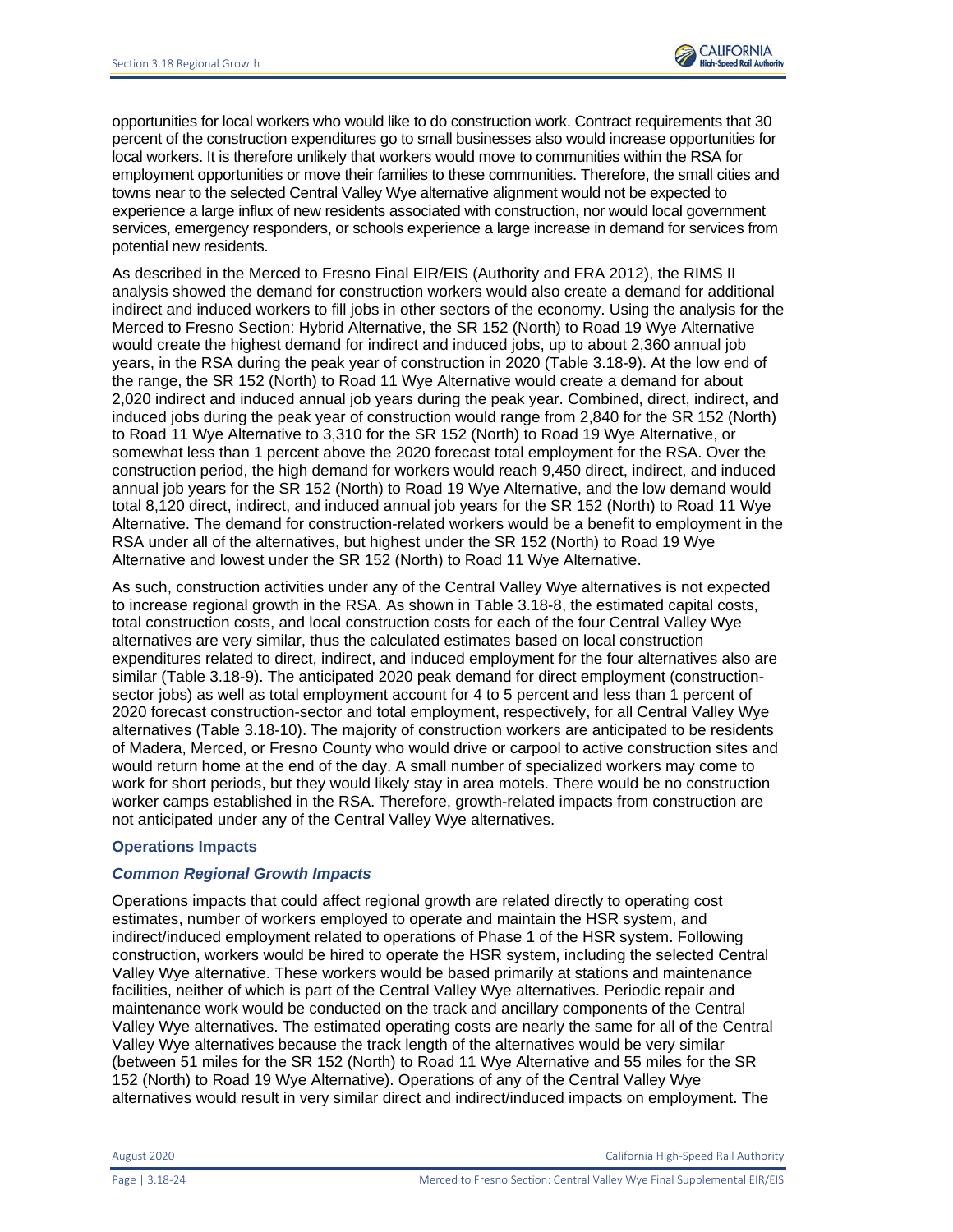

number of operations workers would be very small compared to the available labor force in the RSA. The relatively small number of operations jobs is anticipated to deter workers from moving to the RSA for job opportunities, except perhaps for those with very specialized skills. With very limited population increases associated with the demand for operations workers, additional regional growth would be very small under the Central Valley Wye alternatives. Section 3.12 describes the operations-related changes in tax revenue to local governments.

The new HSR system would provide improved transportation linkages both within the Central Valley urban centers and to the Bay Area and Los Angeles metropolitan regions. Over time, this increased connectedness may encourage both businesses as well as workers to relocate to urban areas in the San Joaquin Valley. The Central Valley Wye alternatives, however, would not include stations, nor would the alignments of the Central Valley Wye alternatives travel through or near large cities such as Merced or Fresno. The four Central Valley Wye alternatives would lead to limited regional growth associated with the improved connectivity. The following sections discuss operations-related employment and population impacts for the Central Valley Wye alternatives, employment and population growth in the RSA anticipated because of HSR systemwide operations, and overall employment and population effects on regional growth during operations.

#### *Operations-Related Employment Impacts*

Like all HSR sections, operations and maintenance workers would be associated with ongoing operation of the Central Valley Wye. Maintenance workers would be required to regularly inspect and occasionally repair the rail tracks, power, or communication infrastructure along the rail corridor. Most of these workers, however, would be based at the HSR system stations, maintenance-ofinfrastructure facilities, or the heavy maintenance facility; and none these facilities are part of the Central Valley Wye alternatives. As such, local permanent employment opportunities would be limited. Operations employment impacts were evaluated in the Merced to Fresno Final EIR/EIS (Authority and FRA 2012). The discussion mentioned the maintenance workers would spend small amounts of money for such items as gasoline, food or other personal items when on location maintaining and repairing the track associated with the Central Valley Wye.

The updated estimates for total Phase 1 HSR system, including the Central Valley Wye alternatives, which would have operations employment for all types of HSR facilities, establish a range of about 1,000 to 1,200 jobs in the San Joaquin Valley starting in 2029 (Authority 2016). The number of operations jobs would be the same for all Central Valley Wye alternatives contributing to required operations of the Phase 1 HSR system. This estimate of operations jobs is presented for the area including Merced County south to Kern County in the San Joaquin Valley (referenced as the "Central Valley" on the map on page 90 of the 2016 Business Plan). No estimates have been published for individual counties or subareas such as the RSA associated with the Central Valley Wye alternatives. This estimate for operations workers is the same magnitude, but slightly less, than the original estimates for long-term operation impacts for 2035 presented in the Merced to Fresno Final EIR/EIS (Authority and FRA 2012: page 3.18-21). That document reported an estimate of 1,300 jobs at full implementation of the HSR system, including the extensions to Sacramento and San Diego. With new implementation plans and schedules based on available funding, the Authority's current focus is on starting operation of Phase 1 of the HSR system by 2029, while continuing work on conceptual engineering, environmental planning, and construction of critical rail corridor improvements that would facilitate implementation of Phase 2.

The estimated 1,000 to 1,200 operations jobs in the San Joaquin Valley, which would be the same under all Central Valley Wye alternatives, would support operations of the Central Valley Wye alternatives as well as the HSR system sections linking the planned Merced to North Bakersfield Stations. The jobs largely would be associated with the operations control center, the heavy maintenance facility, five stations, maintenance-of-infrastructure facilities, and train crews. Workers filling these jobs in the San Joaquin Valley would come from many sectors of the economy. Assuming the high range estimate of 1,200 direct jobs, this demand for workers would add about 3,600 additional indirect and induced jobs to the economy if one grossly assumes each direct job results in three additional indirect/induced jobs associated with Phase 1. This totals about 4,800 jobs for the San Joaquin Valley, a portion of which would be associated with the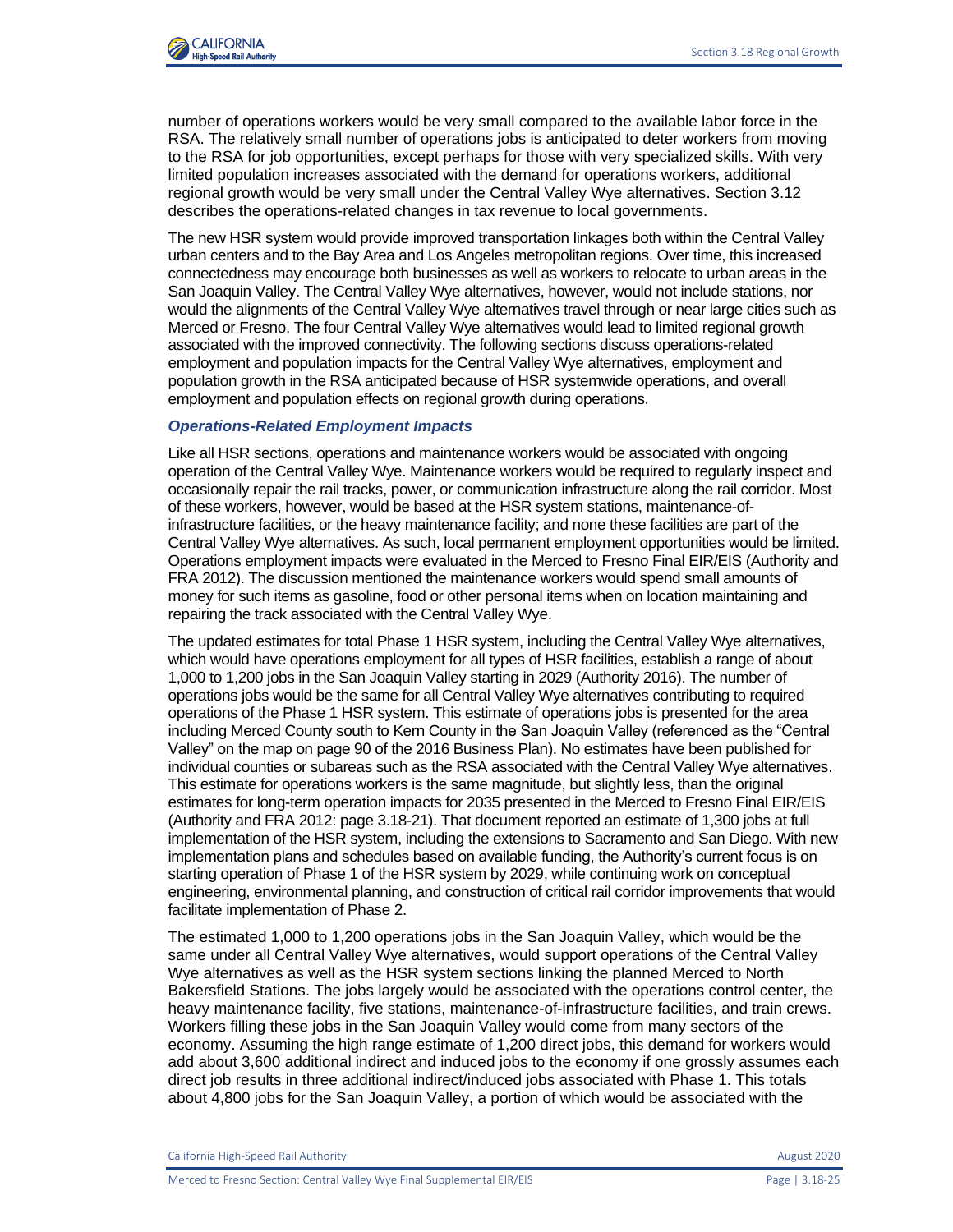Central Valley Wye. In the unlikely event that all 4,800 workers associated with these direct, indirect, and induced jobs were located in the RSA, these operations-related jobs would increase demand for workers by less than 1 percent based on updated forecast 2040 total employment of 652,500 (California Department of Transportation 2014). This demand for operations employment would not have a meaningful impact on regional growth under any of the Central Valley Wye alternatives.

#### *Operations-Related Population Impacts*

As described in the section titled Operations-Related Employment Impacts, operations-related employment would be the same for all Central Valley Wye alternatives. In general, these jobs would be primarily based out of maintenance-of-infrastructure facilities and the heavy maintenance facility. In the unlikely event that all of the estimated 4,800 direct, indirect, and induced workers were located in the RSA, the demand for these operations-related workers would be associated with an estimated population of about 14,500, assuming 3.01 persons per worker (calculated as 2040 population divided by 2040 employment per Table 3.18-6 and Table 3.18-4, respectively). This population estimate would be less than 1 percent of the forecast 2040 population in the RSA. As such, the Central Valley Wye alternatives would result in a very small increase in population above the 2040 forecast population in the RSA.

## *Systemwide Improved Transportation Accessibility Impacts*

The operation of the HSR system, including the selected Central Valley Wye alternative, is anticipated to lead to economic expansion across California because of improved transportation connectedness and accessibility. This economic expansion would lead to both employment and population growth in addition to the estimated operations-related employment and population impacts. The magnitude of this systemwide induced growth associated with improved accessibility was evaluated in the Merced to Fresno Final EIR/EIS (Authority and FRA 2012); however, that analysis is out of date. This discussion updates the analysis using new 2040 forecast employment and population data and provides an updated estimate of the overall statewide effects and estimated employment and population growth for the RSA.

#### **Employment Growth**

The original analysis presented in the Merced to Fresno Final EIR/EIS (Authority and FRA 2012) identifies additional jobs that would come to the RSA because of improved connectivity and growth in the overall economy due to the HSR system. That analysis estimated that total operations-related employment for all direct, indirect, and induced jobs plus overall growth from improved regional connectivity would be an estimated 31,805 jobs (Authority and FRA 2012: Table 3.18-16 on page 3.18-21). The information provided in the Merced to Fresno Final EIR/EIS, however, did not present a breakdown for only those jobs related to improved transportation accessibility. Using the same multiplier of 3.0 as used above in the section title Operations-Related Employment Impacts to estimate indirect and induced jobs, the direct (1,300 jobs), indirect, and induced jobs would total 5,200 jobs; and those jobs associated with improved transportation accessibility would be about 26,600 jobs (calculated as 31,805 minus 5,200). Based on this employment projection, the operations jobs associated with improved accessibility would account for less than 4 percent of the RSA's projected 2035 employment of 845,986.

Since the 2010 census, however, the long-range employment estimate for California and individual counties was lowered in Caltrans' forecasts. The agency's projection for 2040 employment in the RSA declined from 845,986 to 652,500 (Caltrans 2014). Despite this reduced employment projection, the estimated operations-related employment associated with improved accessibility of about 26,600 would be about 4 percent of total projected 2040 employment, a small number compared to total employment growth anticipated in the RSA without the HSR system.

Updated analysis also has been conducted to assess potential employment growth caused by the HSR systemwide improved transportation accessibility within the state (Authority 2017). The analysis estimated a total of 102,000 jobs would incrementally be created across California. An accessibility index was also developed to apportion these workers to counties and sub-regions of the state. Using these indices, an estimated 34.7 percent of these workers would be located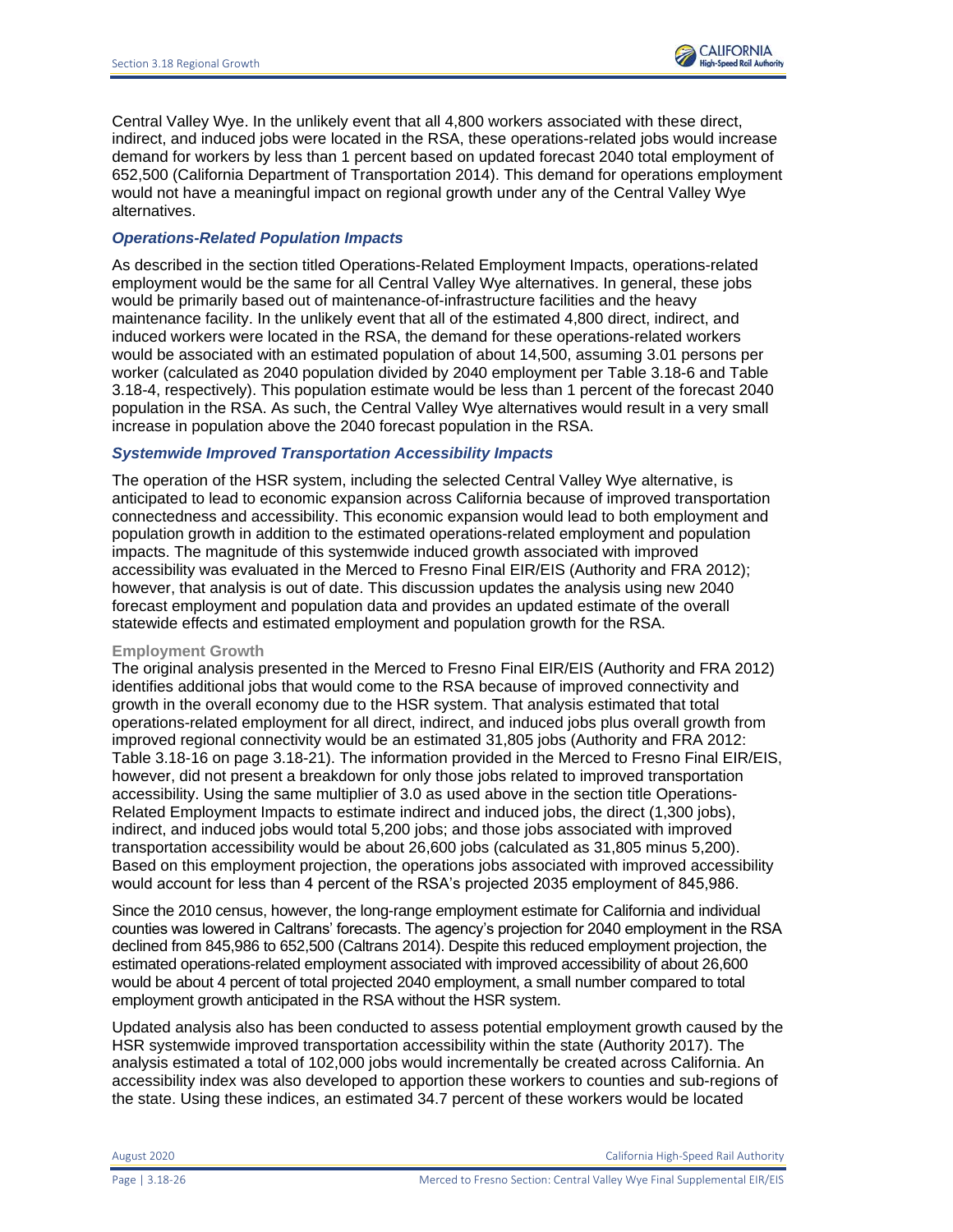

within the RSA, primarily in Fresno County. In total, this demand for workers in the RSA would be an increase of an estimated 35,400 jobs above forecast 2040 employment in the RSA, or slightly more than 5 percent of the 2040 forecast RSA employment of 652,500.

#### **Population Growth**

Population growth also would be associated with the incremental economic expansion and employment growth associated with improved transportation accessibility provided by the HSR system. The population growth associated with the HSR system was evaluated in the Merced to Fresno Final EIR/EIS (Authority and FRA 2012). Although that document included different wye alignments, the analysis concluded the population growth would be very small. The analysis considered population impacts resulting from the direct, indirect, and induced operations jobs plus the overall regional growth resulting from increased transportation accessibility provided by the HSR system. The conclusion was that any of the alternatives for the Merced to Fresno Section could result in an increased population of about 78,446 more than forecast population (Authority and FRA 2012: Table 3.18-16 on page 3.18-21). And if only looking at population associated with the estimated 26,600 jobs (calculated as 2035 attributed to increased accessibility), the increase in population would be about 65,702 assuming 2.47 persons per job (calculated as 2035 population divided by 2035 employment from Table 3.18-16 in Authority and FRA 2012: page 3.18-21). This 2035 population estimated of 65,702 would be less than a 3 percent increase over the 2035 projected population of 2,349,374 for the RSA. Using this same estimate, the increase in population would be slightly greater than 3 percent above the updated but reduced 2040 population projection of 1,961,361 for the RSA (CDOF 2014).

Moreover, assuming the 2040 updated multiplier of 3.01 persons per job and the updated estimate of 102,000 jobs created in the state because of improved transportation accessibility provided by the HSR system, total population growth is estimated to be about 106,200 persons associated with the estimated 35,400 new jobs in the RSA. Though a large number, this incremental increase in population would be just slightly greater than 5 percent of the forecast 2040 population of 1,961,361 for the RSA.

### *Overall Operations Effects on Regional Growth*

As discussed in the sections above titled Operations-Related Employment Impacts, Operations-Related Population Impacts, and Systemwide Improved Transportation Accessibility Impacts, the overall effect on regional growth for the Central Valley Wye alternatives is derived from direct, indirect, and induced employment and associated population from operations of the Central Valley Wye alternatives plus the additional employment and associated population resulting from improved transportation accessibility provided by the operation of the HSR system. In the unlikely scenario where all of the San Joaquin Valley operations direct employees and the associated indirect and induced employees associated with operations of the Central Valley Wye alternatives were to locate in the RSA, there would be a maximum of 4,800 employees in the RSA. The employees associated with operations of the HSR system providing improved transportation access would add an additional 35,400 employees to the RSA. Together, a maximum of up to 40,200 employees associated with the Central Valley Wye alternatives would be located in the RSA. Compared to the 2040 forecast, total employment in the RSA would be 652,500 and total operations-related employment of 40,200 would increase forecast employment by about 6 percent. Similarly, the estimated population associated with the direct, indirect, and induced employment for the Central Valley Wye alternatives would add about 14,500 persons; and the estimated population associated with HSR systemwide operations would add an estimated 106,200 persons. The total population associated with operations employment would be about 120,700 persons. Compared to the forecast 2040 population, this increase in population would be about 6 percent above the forecast population of 1,961,361 for the RSA. In both cases, the total estimated increase in both employment and population would be large numbers, but a relatively small increase above 2040 employment and population forecast for the RSA.

This anticipated employment and population growth would be located in the RSA, but it would be speculative to determine where this growth would occur. The development of new commercial and industrial space to accommodate the employment growth and the development of housing to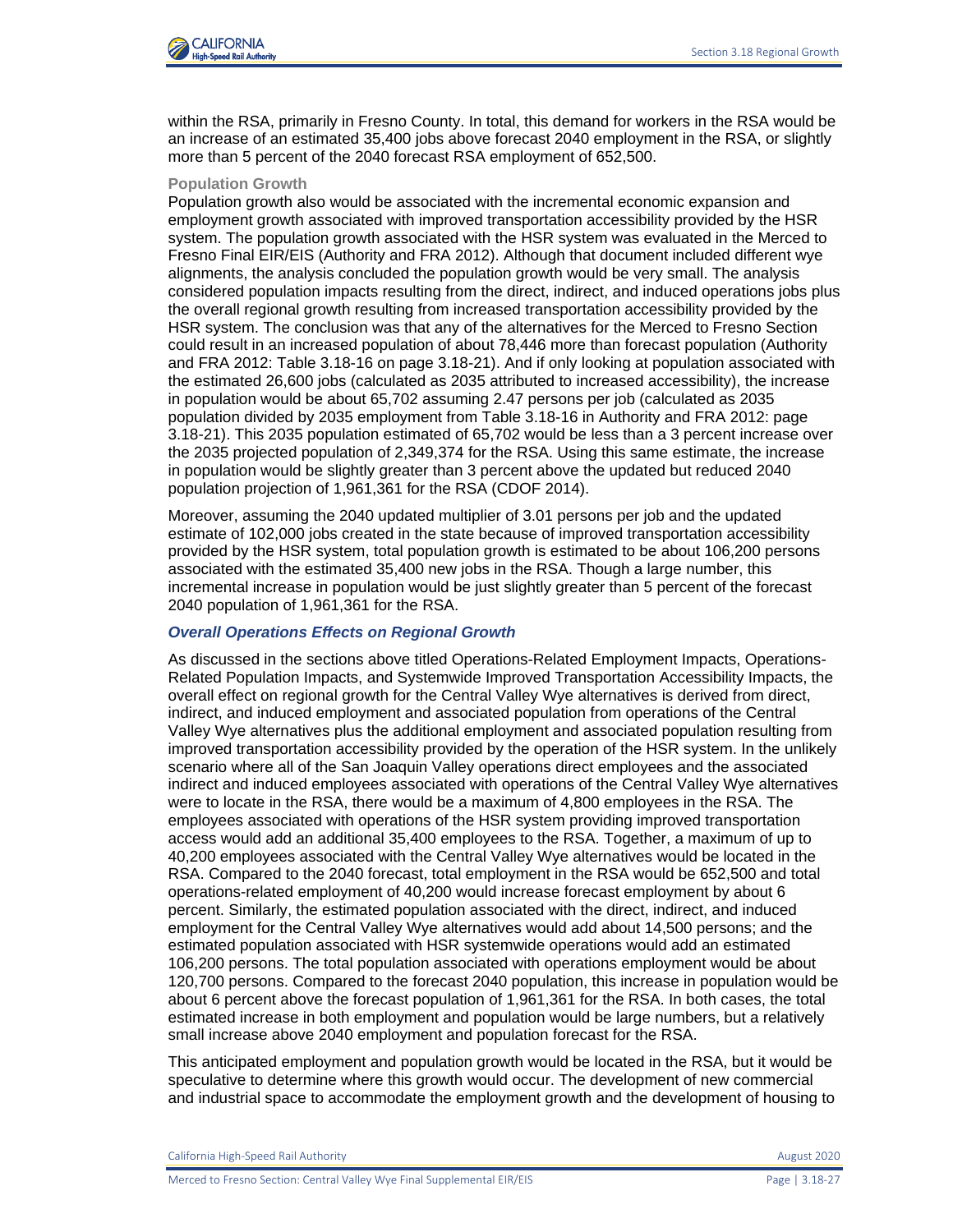

accommodate the population growth would occur within the many communities within the RSA. Local real estate markets would influence where the growth would occur. The real estate markets reflect local government regulation of land development; and local government land use regulations reflect the values of the community and a vision for future growth. As required by state law, each local government must adopt and periodically update their general plan. Zoning regulations must be consistent with the adopted general plan. Local governments also adopt other land development regulations and a building code to guide development. Every 5 years, the California Department of Housing and Community Development apportions statewide projected population from the CDOF for the next 10 years to guide local governments in the development of their required Housing Needs Allocation Plans and help ensure general plans can accommodate anticipated population growth. Individual development projects, whether commercial/industrial or residential, must undergo environmental review, as appropriate, to identify environmental impacts and required mitigation measures to avoid or reduce identified environmental impacts. Developers also must submit proposed project plans for review and approval by local government planning departments to obtain land use approval and construction permits. As such, the potential operations effects from anticipated employment and population growth associated with the Central Valley Wye alternatives and the HSR system would be consistent with community visions for future development as reflected in land development plans, policies, and regulations.

The impacts on regional growth would be the same for all of the Central Valley Wye alternatives because none of the alternatives would include stations, maintenance-of-infrastructure, or heavy maintenance facilities, but all are part of the larger HSR system. Lacking these facilities, little operations-related employment or associated population is anticipated to be located within the RSA, although a large number of employees and associated population are anticipated in the RSA because of the improved transportation accessibility provided by the HSR system. Similar to the No Project Alternative, some residents in the RSA would continue to take advantage of employment opportunities in the Bay Area. Together, the total anticipated increase in employment and population would be a small percentage increase above the 2040 forecast employment and population.

The operations of the HSR system, including the Central Valley Wye alternatives, would strengthen economic ties between the communities of the Central Valley with those in the Bay Area and Southern California. The travel time and estimated cost of about \$89 (2015\$) one-way between San Francisco and Los Angeles would facilitate periodic in-person business meetings, but would not likely facilitate daily commuting on a broad scale from the Central Valley communities to jobs in the coastal metropolitan areas (Authority 2016). Some individuals, however, may choose to use the HSR system for weekly or more frequent trips, especially those with higher incomes. For example, some people with jobs in the Bay Area may choose to live in the RSA where more affordable housing is available. In this circumstance, these persons would pay more out-of-pocket for their commute in exchange for time on the train working, reading, or relaxing.

As such, the HSR system is not anticipated to remove obstacles to local population growth and stimulate the construction of new housing. Rather, the increasingly high cost of living in the state's large coastal metropolitan areas may encourage businesses to relocate to communities in the San Joaquin Valley where employees can find more affordable housing and costs of doing business could be contained; or people may seek employment in the San Joaquin Valley where they can find more affordable housing and work for companies with improved access to the large business communities located in the coastal metropolitan areas.

# **3.18.7 Mitigation Measures**

All construction and operations impacts would be minimal. Therefore, no mitigation measures are required.

# **3.18.8 Impacts Summary for NEPA Comparison of Alternatives**

This section summarizes the impacts of the Central Valley Wye alternatives and compares them to the anticipated impacts of the No Project Alternative. Table 3.18-11 provides a comparison of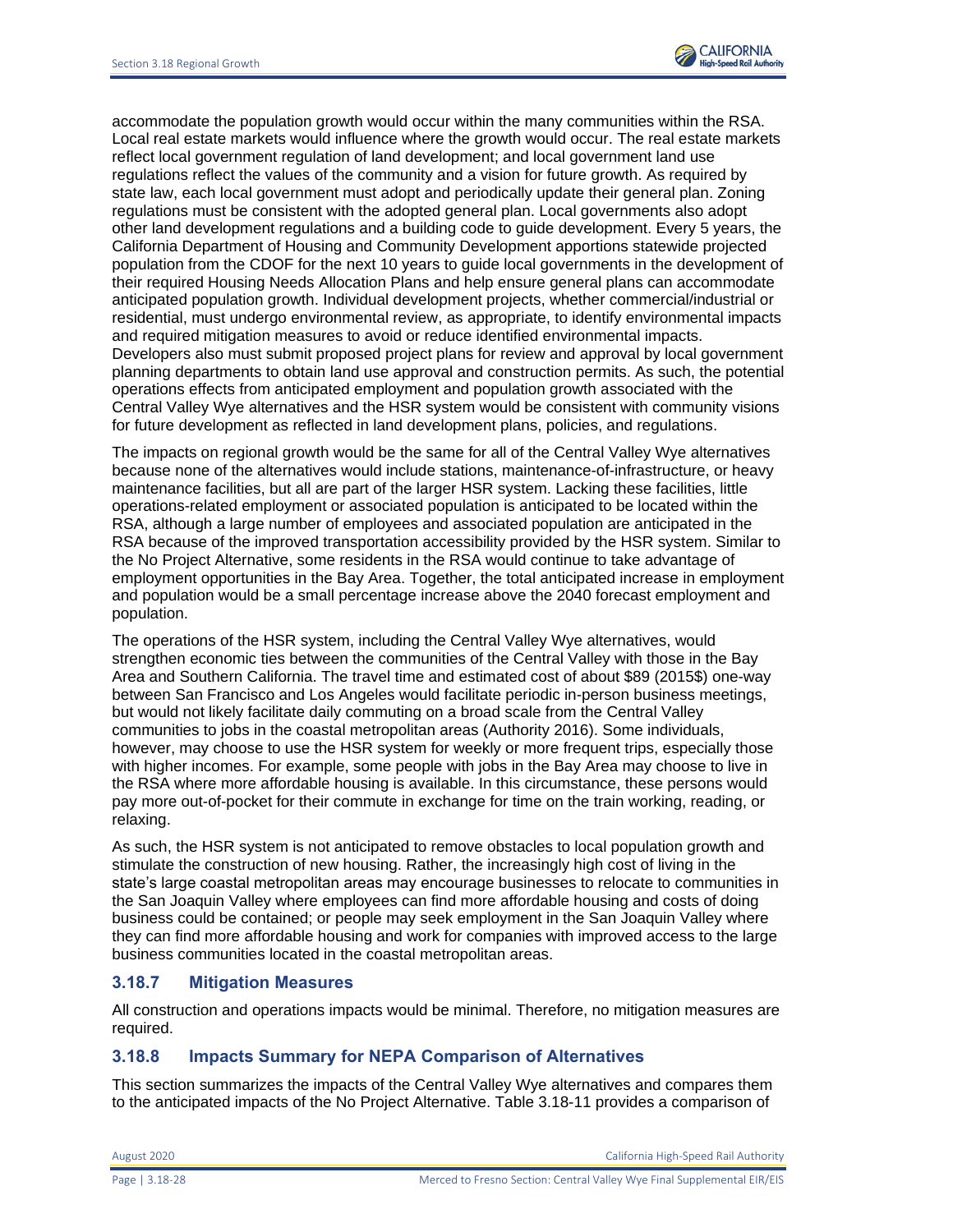

the potential impacts of the No Project Alternative and each of the Central Valley Wye alternatives, summarizing the more detailed information provided in Section 3.18.6.

|                                                                                                                                 | <b>SR 152</b><br>(North) to<br>Road <sub>13</sub><br><b>Wye</b> | <b>SR 152</b><br>(North) to<br>Road 19<br><b>Wye</b> | <b>Avenue 21</b><br>to Road 13<br><b>Wye</b> | <b>SR 152</b><br>(North) to<br>Road 11<br>Wye |
|---------------------------------------------------------------------------------------------------------------------------------|-----------------------------------------------------------------|------------------------------------------------------|----------------------------------------------|-----------------------------------------------|
| <b>Impacts</b><br><b>Construction Impacts</b>                                                                                   | <b>Alternative</b>                                              | <b>Alternative</b>                                   | <b>Alternative</b>                           | <b>Alternative</b>                            |
| <b>Employment-Related Impacts</b>                                                                                               |                                                                 |                                                      |                                              |                                               |
| Peak-Year 2020 Direct Construction Employment                                                                                   | $+870$                                                          | $+950$                                               | $+850$                                       | $+820$                                        |
| Percentage of 2020 Construction Employment                                                                                      | $+4%$                                                           | $+5%$                                                | $+4%$                                        | $+4%$                                         |
| Peak-Year 2020 Total Employment Impacts<br>(Direct, Indirect, Induced)                                                          | $+3,020$                                                        | $+3,310$                                             | $+2,960$                                     | $+2,840$                                      |
| Percentage of Projected 2020 Total Employment                                                                                   | $+<1\%$                                                         | $+<1\%$                                              | $+<1\%$                                      | $+<1\%$                                       |
| <b>Total Employment Over 4 Years of Construction</b>                                                                            | $+8,610$                                                        | $+9,450$                                             | $+8,470$                                     | $+8,120$                                      |
| <b>Operations Impacts</b>                                                                                                       |                                                                 |                                                      |                                              |                                               |
| <b>Employment Impacts</b>                                                                                                       |                                                                 |                                                      |                                              |                                               |
| Operations-Related 2040 Direct Employment                                                                                       | +1,000 to 1,200 jobs located in the San Joaquin Valley          |                                                      |                                              |                                               |
| Operations-Related 2040 Employment (Direct,<br>Indirect, Induced)                                                               | +4,800 jobs located in the San Joaquin Valley                   |                                                      |                                              |                                               |
| Maximum Percentage of 2040 Employment if All<br>Jobs in the Resource Study Area                                                 | $+<1\%$ jobs                                                    |                                                      |                                              |                                               |
| <b>HSR Systemwide Employment</b><br>(Percentage of 2040 Employment)                                                             | +35,400 jobs<br>(+>5%)                                          |                                                      |                                              |                                               |
| Total Employment from Operations-Related Jobs<br>Plus HSR Systemwide Employment<br>(Percentage of 2040 Employment)              | +40,200 jobs<br>$(+6%)$                                         |                                                      |                                              |                                               |
| <b>Population Impacts</b>                                                                                                       |                                                                 |                                                      |                                              |                                               |
| <b>Operations-Related Population</b><br>(Percentage of 2040 Population)                                                         | +14,500 population<br>$(+<1\%)$                                 |                                                      |                                              |                                               |
| <b>HSR Systemwide Population</b><br>(Percentage of 2040 Population)                                                             | +106,200 population<br>$(+25%)$                                 |                                                      |                                              |                                               |
| <b>Total Population from Operations-Related</b><br>Population Plus HSR Systemwide Population<br>(Percentage of 2040 Population) | 120,700 population<br>$(+6%)$                                   |                                                      |                                              |                                               |

#### **Table 3.18-11 Comparison of Central Valley Wye Alternative Impacts in the RSA**

*Source: Authority, 2018*

Under the No Project Alternative, increasing population and employment opportunities in the RSA are expected to result in increased development and growth. Located in the northern portion of the San Joaquin Valley, the economy of the RSA is anchored in agriculture and food manufacturing, though total employment in the services sector is more than twice as large as the agricultural sector. Between 2015 and 2040, total employment is projected to increase from 495,800 to 652,500, or an average annual increase of 1.3 percent (California Employment Development Department 2016a; Caltrans 2014).